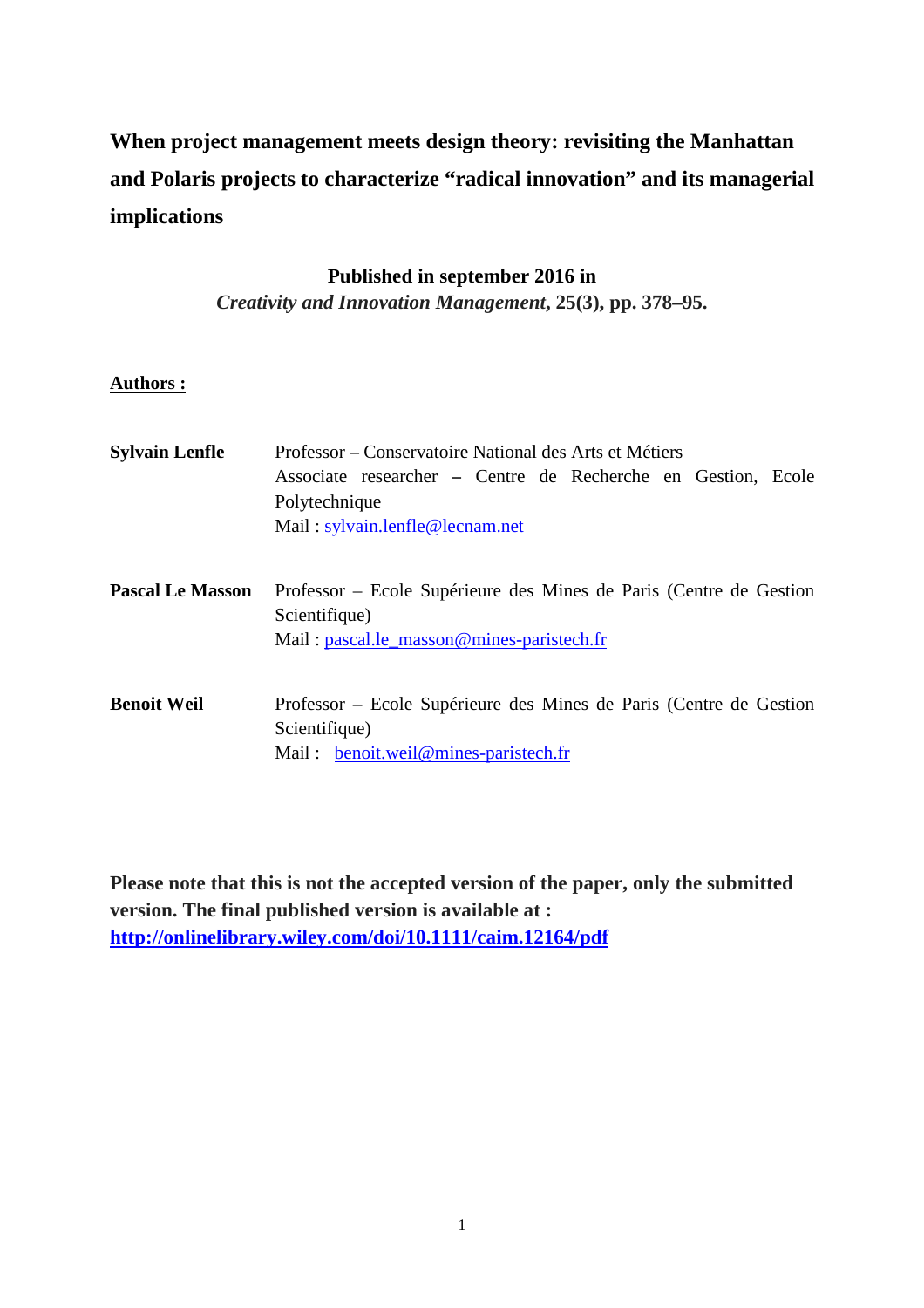#### **Introduction**

In this paper, we propose using recent advances in design theory to discuss the relevance of the dominant model of project management (PM) and its limitations in situations of innovative design. We thus propose revisiting two landmark cases in the history of PM: the Polaris Project (1956–1960) and the Manhattan Project (1942–1945). The first project is famous in the PM field for its development of the program evaluation and review technique (PERT), a planning method. Thus, it exemplifies a case of "traditional" PM. The second project is a perfect example of a radical innovation, namely, the atomic bomb. Although presented as the root of modern PM (see, for example, Morris, 1997), this case has recently been reexamined by Lenfle (2008 & 2011) and Lenfle and Loch (2010), who demonstrate that this presentation is notoriously wrong. On the contrary, the Manhattan Project exhibits very original managerial strategies, referred to as *selectionism* by Loch et al. (2006), which can be applied in the exploratory projects that are increasingly important for today's innovationbased competition (Lenfle 2011). The discrepancy between the two cases is interesting to study not only because these projects are usually presented as radical innovations but also because some general analytical frameworks fail to distinguish between them<sup>1</sup>. Indeed, in terms of technology readiness level (TRL), it seems at first glance that both projects had to go from very low to very high TRL and that, , in Brian Arthur's terms (2009), they used newly discovered phenomena and required complex combinations of existing techniques. However, as we will see, there were fundamental differences between the design problems they face. This, we believe, explain why the two projects do not rely on the same PM models; one relies on PERT, while the other clearly does not. Thus, there seems to be a "hidden" contingent variable that characterizes both the innovation issues and the PM model adapted to these issues.

<sup>&</sup>lt;sup>1</sup> We thank one anonymous reviewer for suggesting the following references.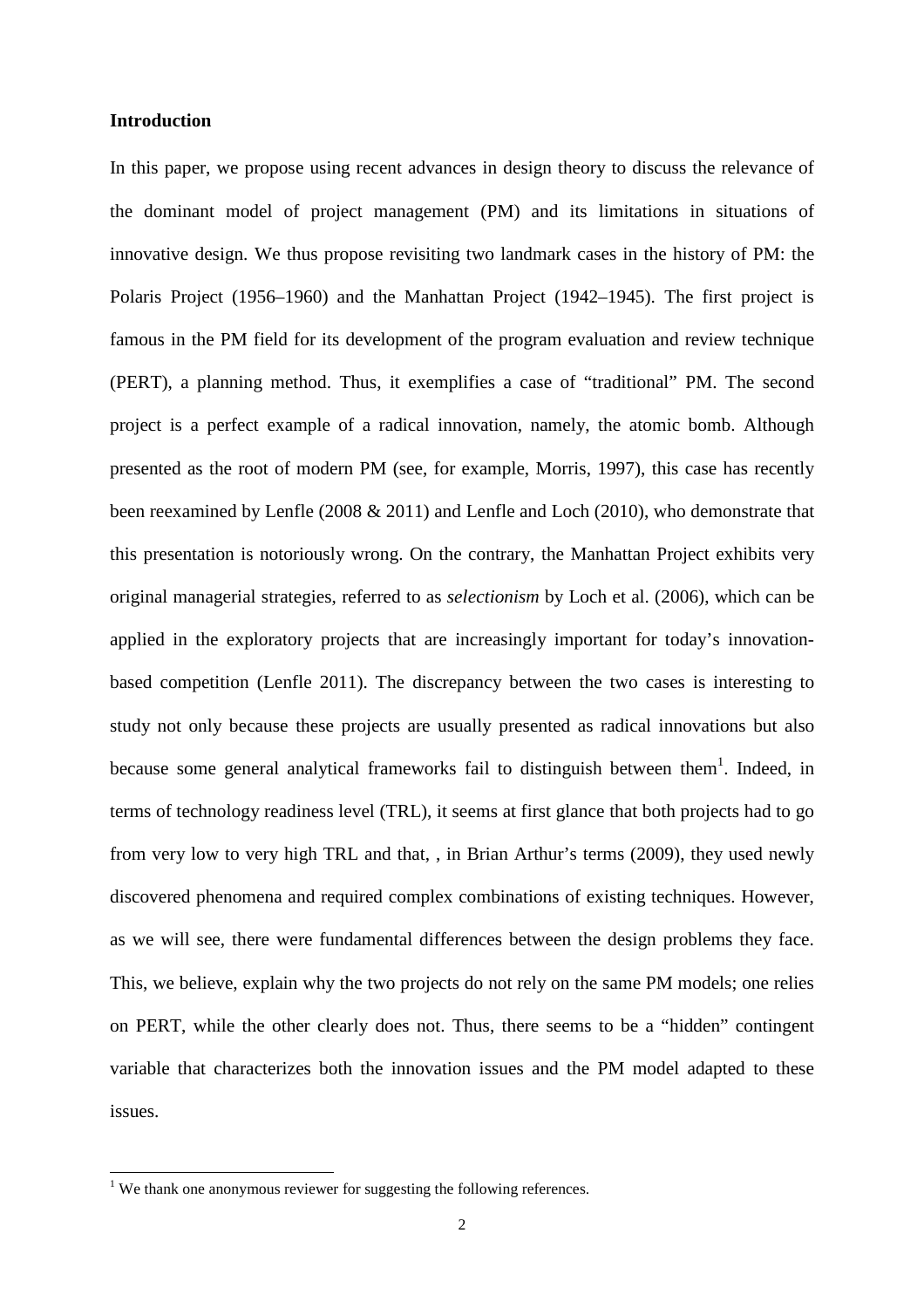In this paper, we use design theory to characterize the differences in the designs of the Polaris Project and the Manhattan Project. Indeed, recent theories, such as concept-knowledge (C-K) design theory (Hatchuel & Weil, 2009), constitute powerful tools to follow complex design processes in situations ranging from science projects requiring intensive knowledge creation to creative design processes (for creativity methods and C-K design, see Reich et al., 2010; for science-based products, see, for instance, Gillier et al., 2010; see examples in Le Masson et al., 2010). Based on C-K design theory, this paper characterizes the design problems that the two projects encountered and explains why their managerial strategies and PM models were so different. In so doing, we hope to demonstrate that bridging PM and design theory constitutes a fruitful research field for the future, particularly for new product development projects.

The paper is organized as follows. Section 2 states the theoretical problem by reviewing the literature on PM and design theory. Section 3 presents and discusses the Polaris Project, and the Manhattan Project is the topic of section 4. Section 5 presents the main results. Finally, section 5 discusses the managerial implications of this research.

# **Literature review**

#### *Toward a contingency theory of PM*

One of the most important recent evolutions in the PM field is the development of a form of "contingency theory" of PM. Indeed, the PM field has long been dominated by a rational, instrumental approach that aims to achieve a clearly defined goal within budget, time and quality constraints (PMI, 2013). This perspective is now widely criticized. In particular, it is well established that this model fails when confronted by innovations that render its hypothesis (i.e., the ability to identify a clear objective, to plan the work, etc.) irrelevant (Loch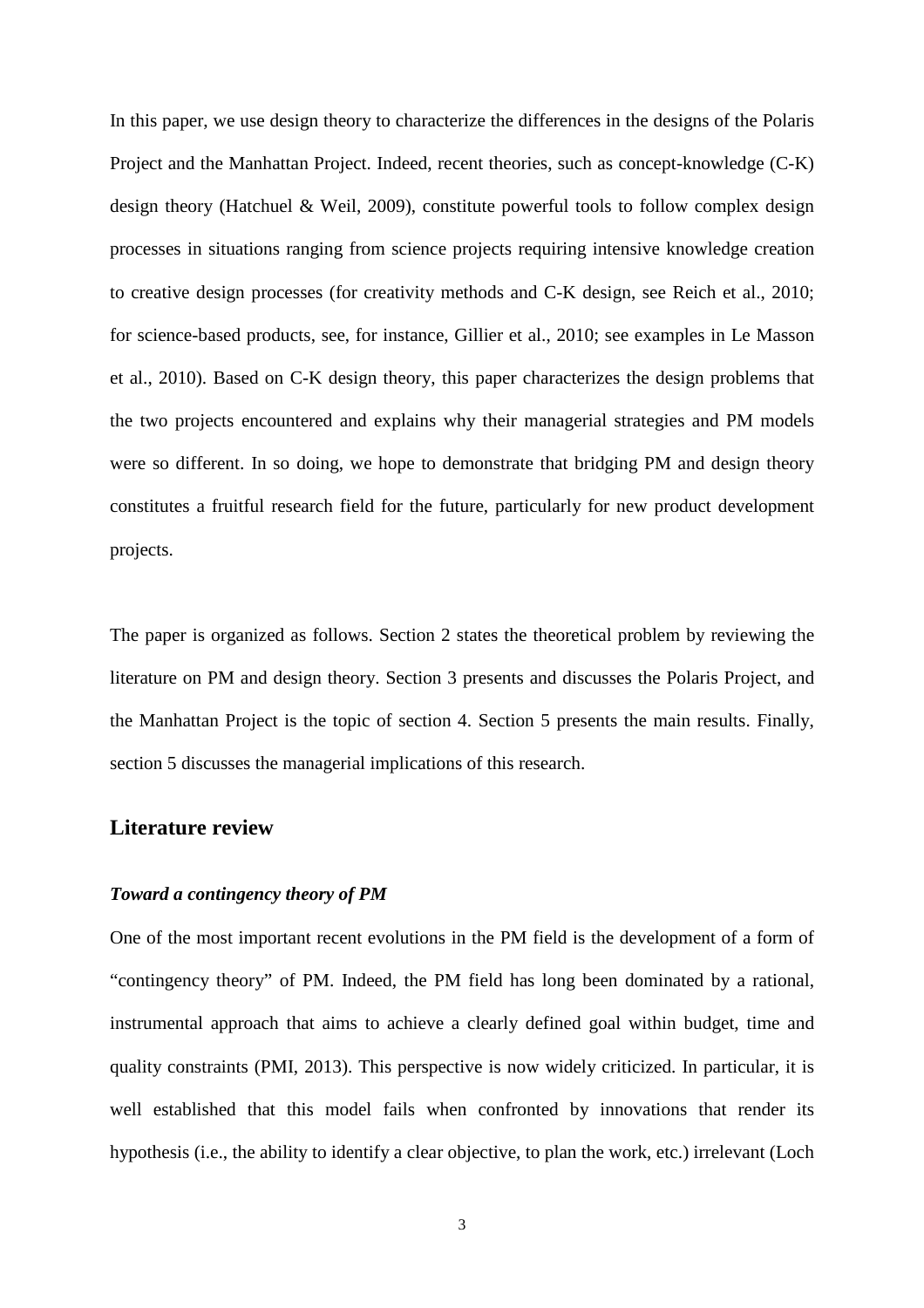et al., 2006; Lenfle, 2008; Sehti & Iqbal, 2008; Davies, 2013). This failure leads several authors to critique the "one-size-fits-all" approach underlying the dominant model (; Shenhar & Dvir, 2007). These authors propose to differentiate the management of projects according to the problems that each project faces. The influential work of Shenhar and Dvir distinguishes between "traditional" and "adaptive" PM, the latter being better suited for innovation (see also Davies, 2013). In line with this work on project classification, we believe that a distinction should be drawn between the various design situations for which different types of projects will be well suited. However, this approach highlights an important problem—namely, how to characterize the "nature of the problem" faced by a given project. The prior research on this question relies on relatively general criteria:

- − In their famous 1992 paper, Wheelwright and Clark propose classifying projects according to two criteria: the degree of product change and the degree of process change. This classification leads them to distinguish among derivative, platform, breakthrough and research and advanced development projects. The more innovative the project, the more autonomous the project team should be.
- More recently, Shenhar and Dvir (2007) have proposed the "diamond approach," in which four criteria are used to classify projects: novelty, technology, complexity and pace (NTCP). Therefore, they not only show that "traditional" PM is compatible with relatively simple projects that develop incremental innovation but also discuss the implications of the "adaptive" model for more radical innovations.

In each case, however, categories such as "product change," "novelty," and "technology" can be criticized as too broad. For example, the technology classification is on a continuum from "low-tech" to "super high-tech," as proposed by Shenhar and Dvir, which is very difficult to operationalize. Indeed "super high-tech" is defined as a case in which "*projects are based on new technologies that do not exist at project initiation*" (p. 48). However, this definition is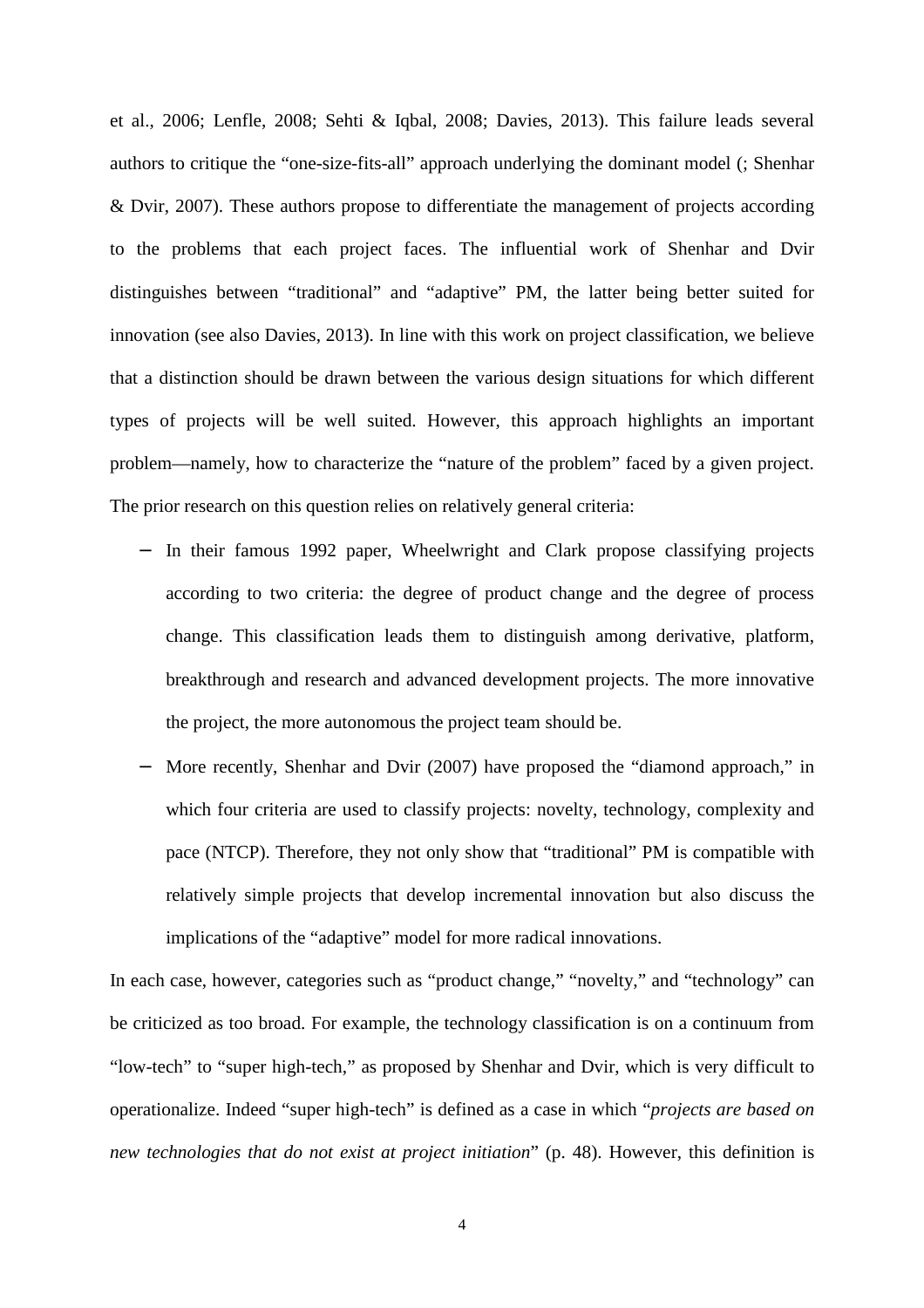relatively broad. Theoretically, it is grounded in Abernathy and Clark's (1985) landmark typology of innovations, which relies on the notion of market/technology novelty, with more novel innovations being competence-destroying. This typology highlights the issue of knowledge renewal (acquisition, creation) during the project. Later works provide more detailed elements related to the variety of knowledge evolutions involved in innovation. In particular, Henderson and Clark's typology (1990) introduces the famous distinction between architectural and modular innovation; they show that the issue is not simply the "quantity" of knowledge but also its "structure." In the case of architectural innovation, the relationship between the components (and the skills related to these components) is changed (which also requires a form of knowledge creation); in the case of modular innovation, there might also be a difficult knowledge challenge in one module, but the relationship between that module and the rest of the object remains unchanged. This distinction leads to an important research stream on the problems raised by architectural innovations and the power of modularity (Baldwin & Clark, 2000; McCormack et al., 2012). These works show the competitive advantage of owning a particular architecture that can become a platform leader (Gawer, 2009) and enable an increase in some forms of agility based on modular evolutions (Sanchez, 1995 & 1996). This research echoes works on firm strategy and organization that claim that a firm's identity is created through its "combinative capabilities" (Kogut & Zander, 1992), i.e., the architecture that the firm masters and the "modular" combinations that it can build using these architectures to create a new product. These works show that the question of architecture and its corresponding combinative capabilities is central to radical innovation.

Thus, the literature invites us not only to consider that an innovative project must create knowledge but also to distinguish between projects that maintain architectures and projects that renew both architectures and combinative capabilities. However, the literature does not resolve the question of the *emergence* of the architecture and the creation of *new* combinative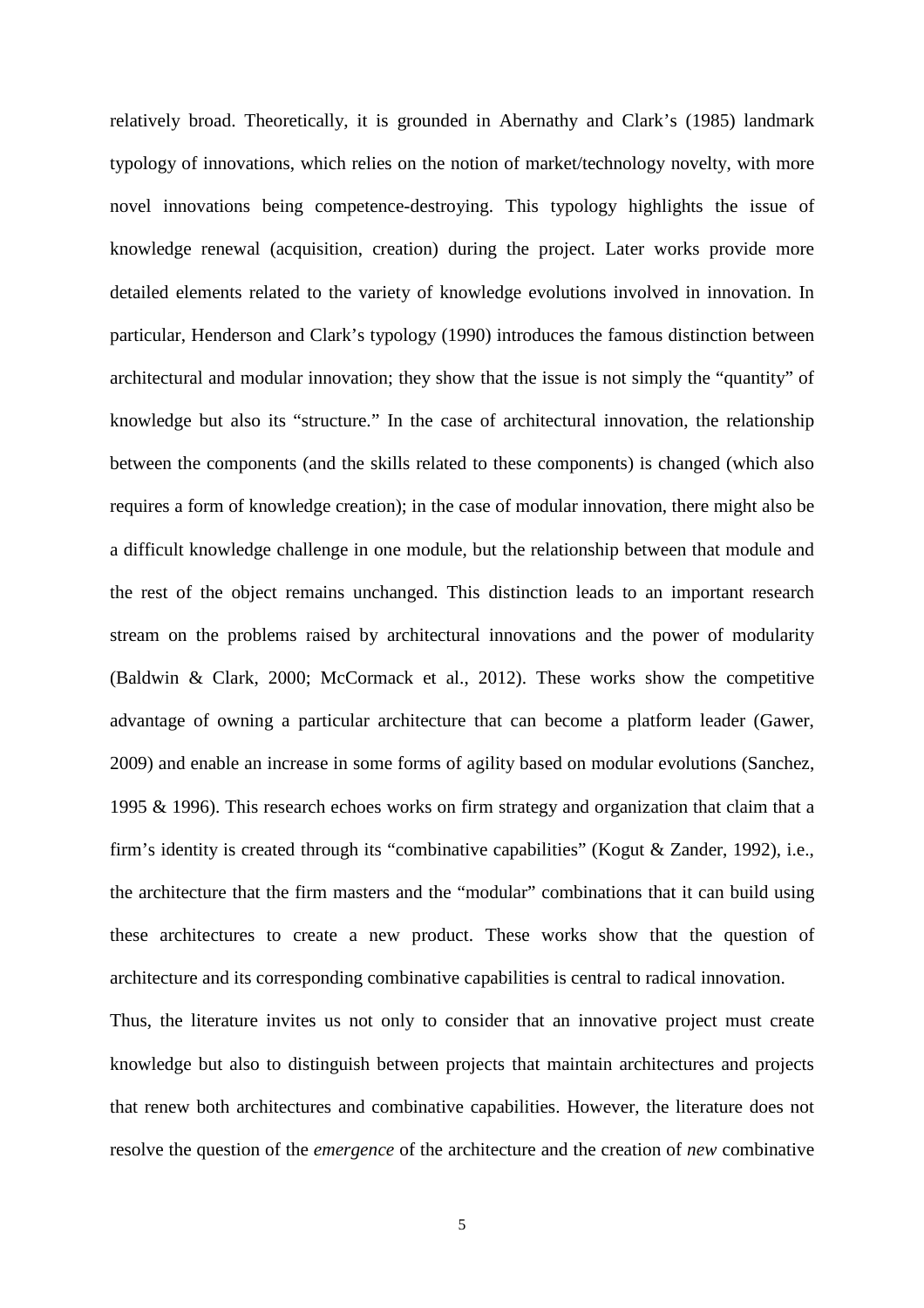capabilities. Henderson and Clark have shown that incumbent firms are often unable to manage architectural changes. Later works have shown why incumbent firms face difficulties in this regard—for instance, Kogut and Zander argue that combinative capabilities are the firm's genes, which cannot be easily changed. However, the issue of managing the *creation* of the architecture is often either ignored or considered as a random evolutionary process that is subject to the firm's entrepreneurial skills. There is a methodological and analytical reason for this approach; in a case involving stable architecture and combinative capabilities, it is possible to study knowledge creation and renewal by observing knowledge increases in each module or functional domain. The value of knowledge creation can be related to the value of the module or its function in the architecture. In the case of architectural change, it is possible to measure the value of the *final* architecture. That said, how it is possible to characterize knowledge changes *during* the process, before a single stable architecture is identified? Between the "old" and "new" architectures, how can one characterize the relationships between pieces of knowledge? How can one analyze the consequences of the transformation of these relationships in terms of the final innovative output? How can one understand the management of these transformations? The intersection of PM and design theory is important here because we believe that understanding this question requires a fine-grained analysis of the design reasoning in question. We thus rely on C-K design theory, which allows this type of analysis of radical innovations. This theory is the topic of the next section.

# *Design theory to formulate research hypotheses on the management of breakthrough innovation projects*

#### **The primary features of C-K design theory for analyzing projects**

Since its inception, design theory has attempted to develop models of designers' reasoning, modeling the interaction between knowledge and innovation and leading to the development of tools that can organize and/or rationalize the design process (Simon, 1969;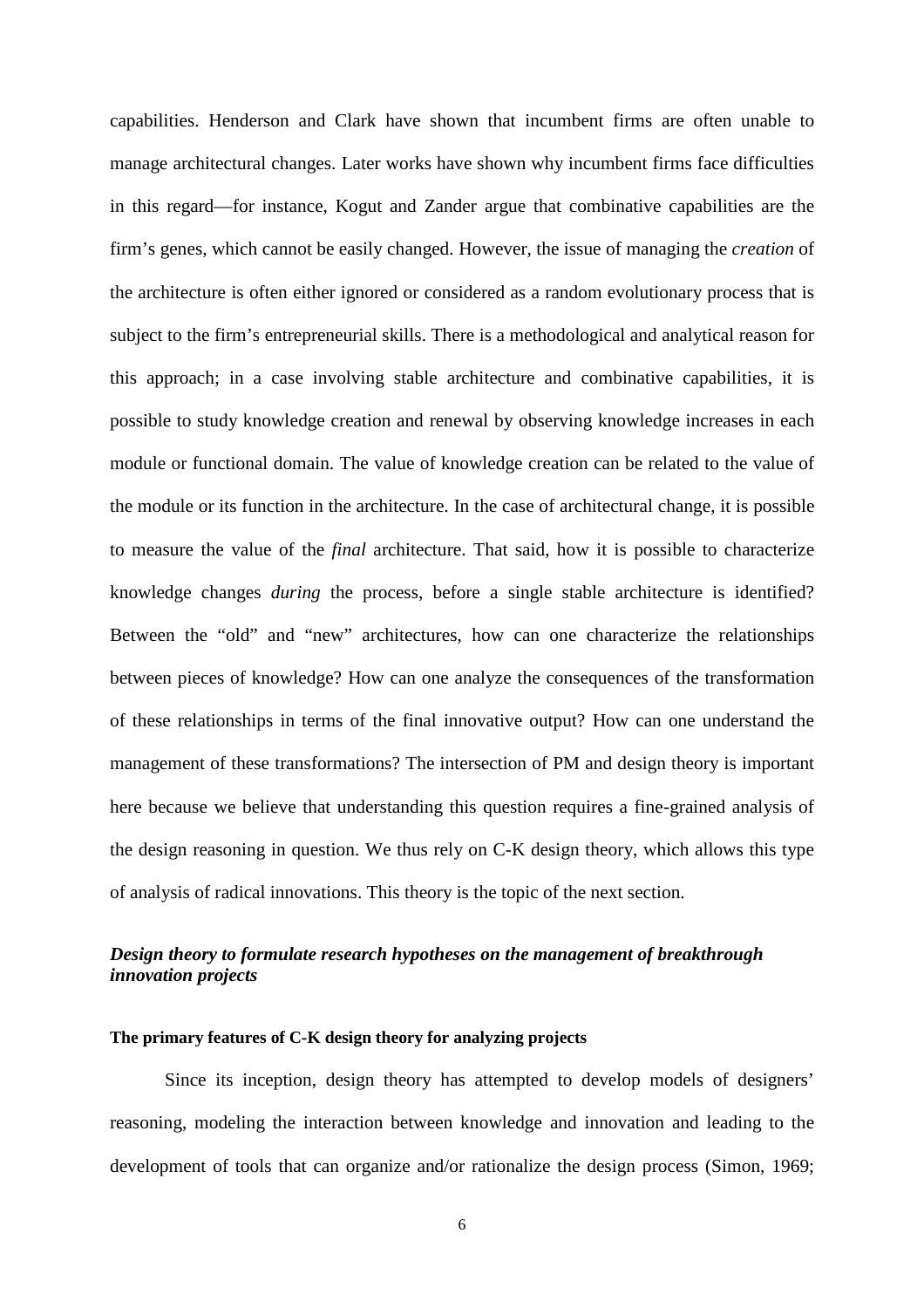Pahl & Beitz, 1996; Suh, 1990; for a history of design theory, see also Le Masson, 2011). Marples' seminal 1961 paper includes a design tree of engineering design decisions, which enables an understanding of the different options studied by nuclear reactor designers. Subsequently, the same approach has been used by Clark to analyze the implications of innovation (Clark, 1985). Still, these representations have been based on a decision-making process; the tree shape described a search process in a complex decision space—to enable the theory to account for the emergence of new combinations. However, these combinations were actually *determined* by the combination laws defining the decision space. In other words, based on this theory, one cannot account for the emergence of new combination capacities that have not been provided in the initial decision space. In recent decades, it has been demonstrated that decision-making models cannot account for design processes when these processes tend to precisely regenerate the space of constraints and the space of design capacities (Dorst, 2006; Hatchuel, 2002). Several design theories have been proposed to account for the increasing number of generative processes. General design theory (Reich, 1995; Yoshikawa, 1981), axiomatic design (Suh, 1990), the coupled design process (Braha & Reich, 2003), infused design (Shai & Reich, 2004) and C-K design theory (Hatchuel & Weil, 2009) are formal theories that go beyond decision-making theory and account for the processes that help create new objects from known ones by expanding their initial space into one that is both newer and broader (for a comparison, see Hatchuel et al., 2011).

These works led finally to design theories, such as C-K design theory, that possess three critical properties:

1- Design theories currently account for innovative design processes that go far beyond a mere combination of existing knowledge to include strong knowledge expansion. Accordingly, they are particularly well suited for the study of radical innovation processes (Hatchuel, 2011; Le Masson, 2010).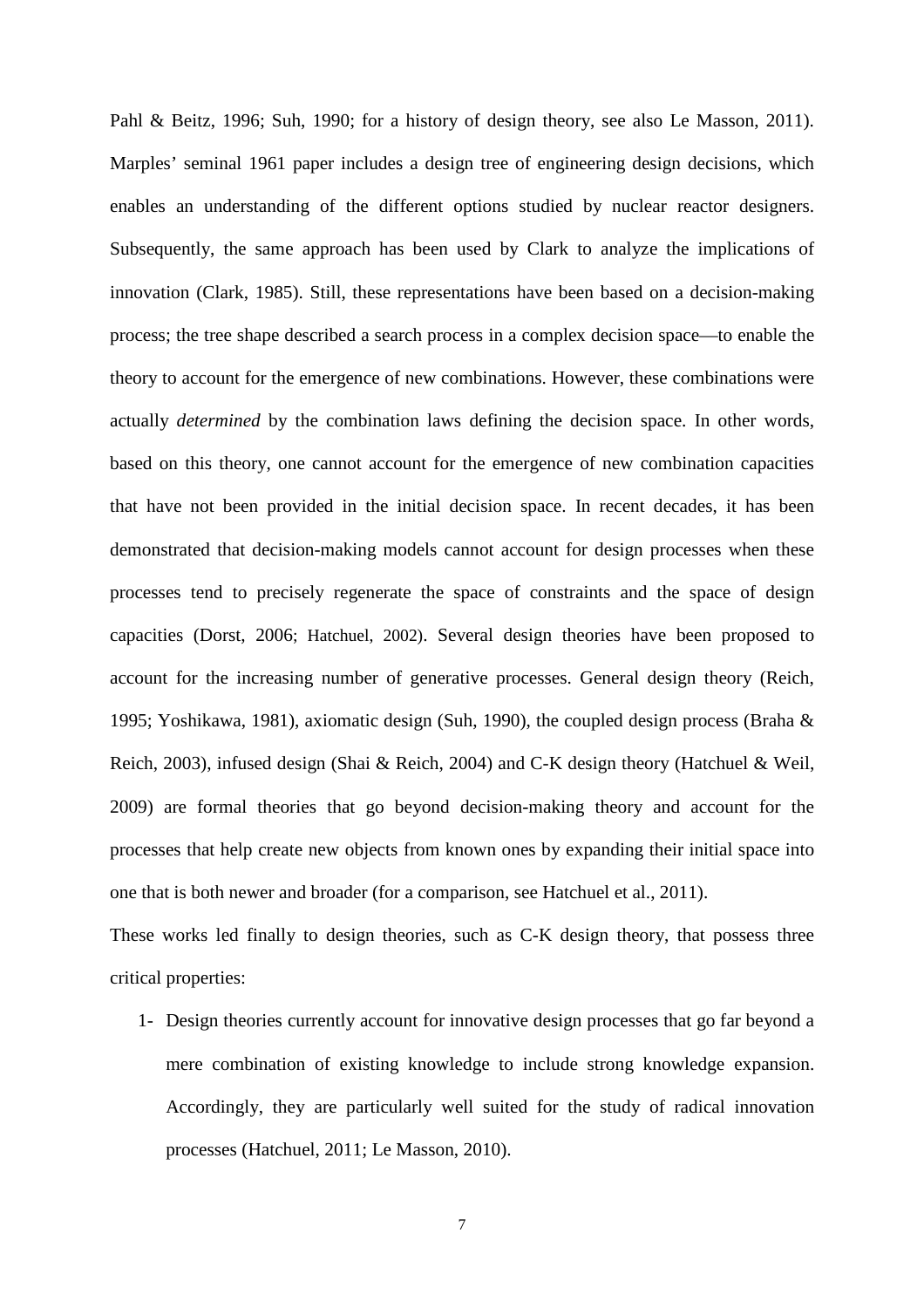- 2- The generativity of design theories far surpasses the generativity of combinations among known objects in a given set of combination laws; design theories model the generation of new object definitions and the generation of new combination laws. Therefore, they can help analyze projects that ultimately lead to regenerated architectures (Hatchuel, 2013; Kokshagina et al., 2013).
- 3- Design theory, and particularly C-K design theory, has already been successfully used in the study of innovation processes; therefore, it has proven its "user friendliness" and efficiency as an analytical tool for innovation processes (see for instance Elmquist & Segrestin, 2007; Elmquist & Le Masson, 2009; also Lenfle, 2012.; Gillier, 2010).

For these reasons, we decided to rely on C-K theory as an analytical framework to study breakthrough innovation and PM. C-K design theory imagines a design process that begins with a set of propositions that are considered true (they are in the K-space, which contains all of the propositions that are considered true) and with one proposition that is neither true nor false (technically, it is called a disjunction). Clarifying a design process' starting point is one of the main advantages of C-K design theory. More specifically, the starting point it is a proposition that has not yet true—moreover, it is impossible to prove at the beginning that the proposition is impossible (e.g., non-marketable or unfeasible). For instance, in 1943, the proposition "there is an atomic bomb" was a concept; nobody could produce an atomic bomb, nor could anyone prove that it would be impossible to build an atomic bomb. A proposition that is neither true nor false cannot—by definition (see above)—reside in the K-space; a proposition that is neither true nor false is called a conception in C-K theory and is written in the C-space. The design process consists of using a proposition known in K to refine and "expand" the proposition in C and to use the proposition in C to create a new, true proposition in K. In C-K design theory, design is a dual expansion process: it creates both new concepts and new knowledge. The process continues until the proposition in C is so refined and the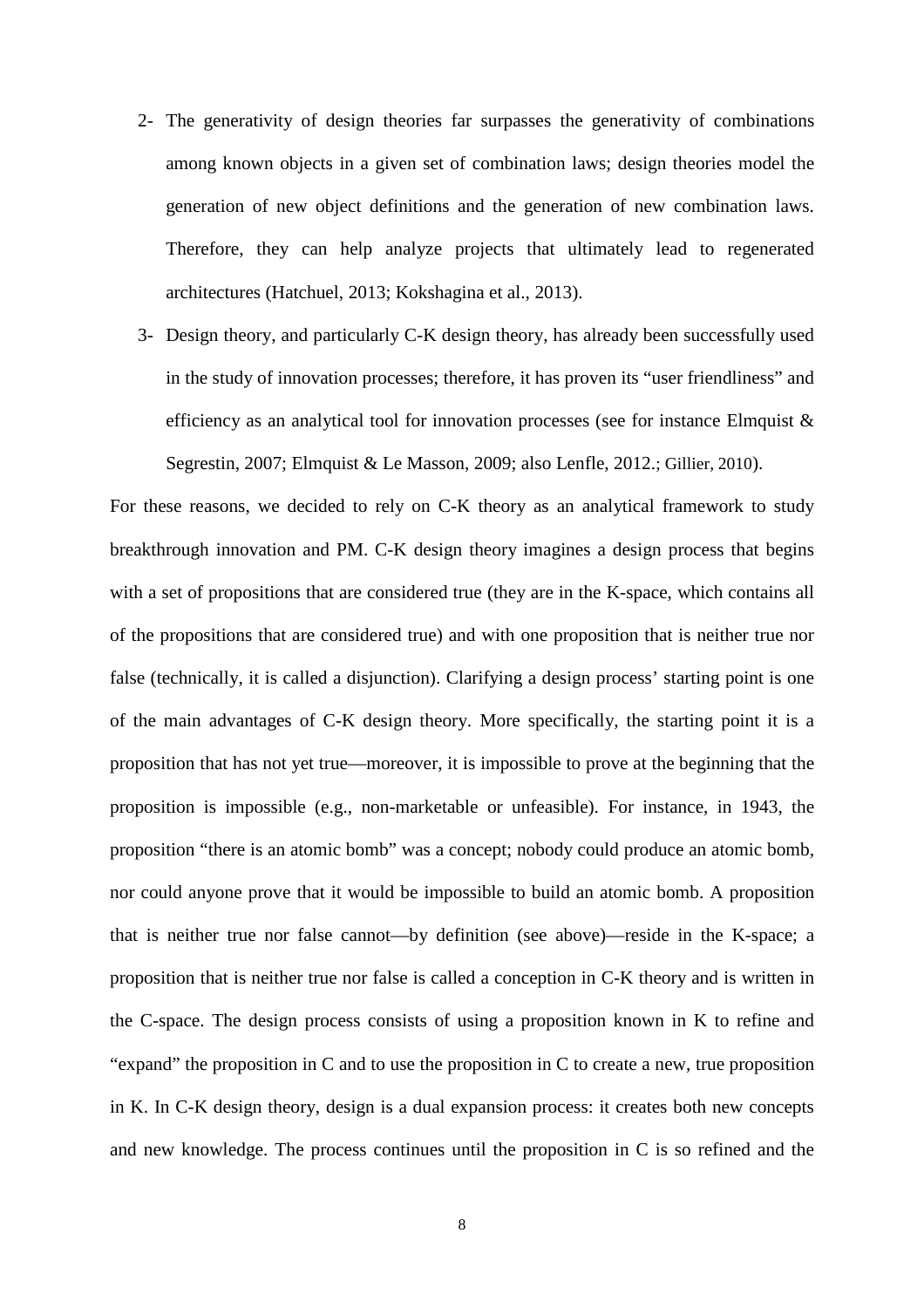propositions in K are so enriched that a proposition in C finally becomes true—it is no longer a concept because it has become knowledge (technically, it is called a disjunction).

This model of the design process in C-K terms has consequences for the analysis of radical innovation projects:

- 1. This model helps to track the *evolution of concepts*, i.e., the reformulations, refinements and changes in the product concept along the entire design process. C-K design theory shows that, paradoxically, there is a strong order in the C-space; we say "paradoxically" because the C-space appears as the space of creativity, imagination, and chimeras—a space that is often considered irrational and chaotic. C-K design theory confirms that in C, "truth logic" cannot be applied (all propositions are neither true nor false), but there is still a logic that describes the rigorous refinements of an initial concept when new attributes from the knowledge space are progressively added to that concept. Therefore, this logic helps us analyze the emergence of complex objects from a state in which they are partially unknown to a state in which they are considered known. Moreover, it is possible to understand how multiple alternatives emerge during a design process. *This property is helpful when studying the dynamics of alternatives and concept shifts in radical innovation projects.*
- 2. Furthermore, these conceptual dynamics can be related to the dynamics of knowledge. C-K design theory models how knowledge helps us produce new concepts and how new concepts lead to the production of new knowledge (for example, how a chimera leads to the launch of a research program). This property is very helpful when studying one of the unique features of breakthrough innovation projects: the creation of new techniques and, generally speaking, new knowledge related to the emergence of new products.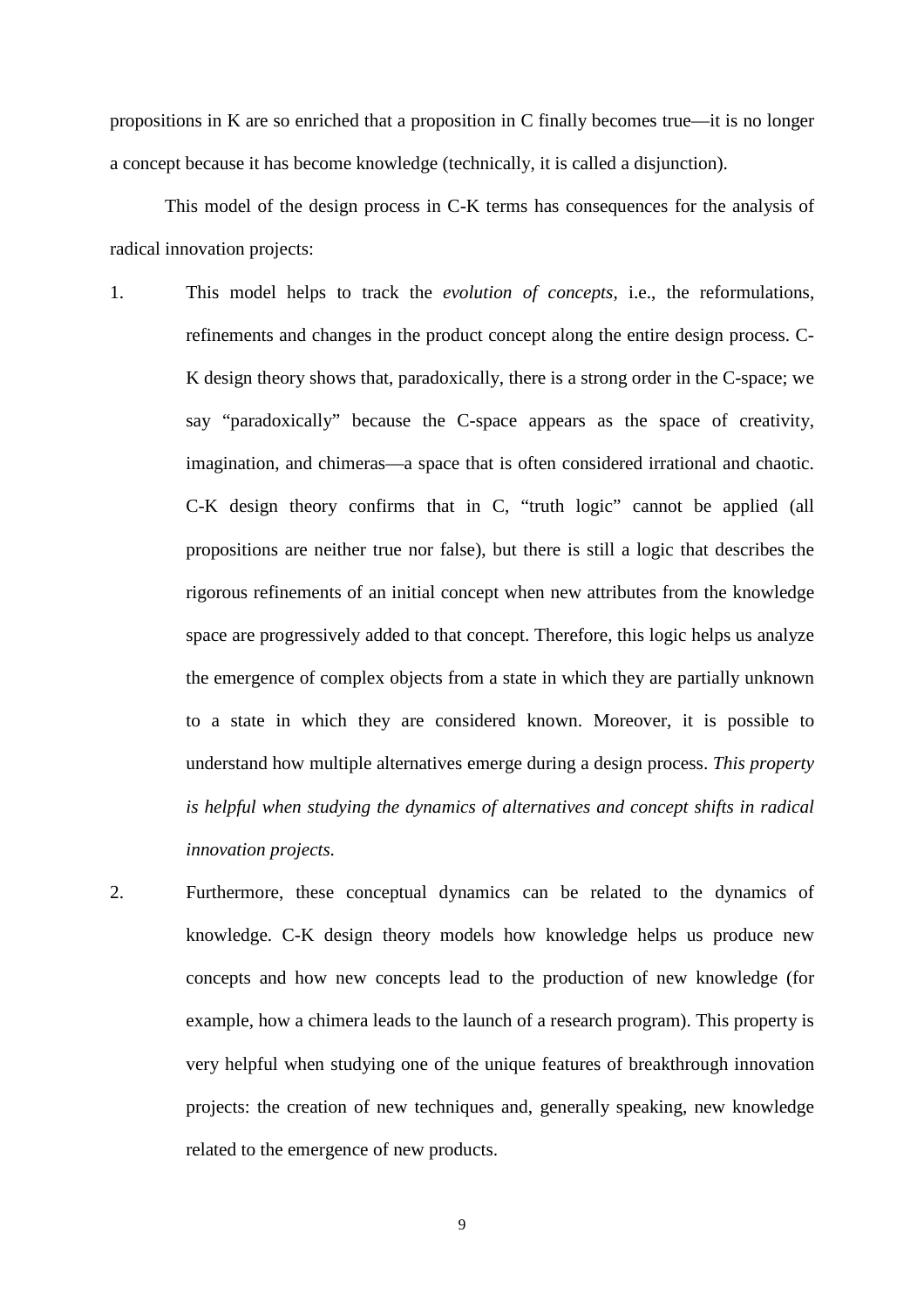The generic structure of design reasoning is presented in Figure 1.

*Figure 1. The generic pattern of design reasoning in C-K design theory (Hatchuel & Weil,* 

*2009).* 

#### **The design of new architectures: splitting knowledge bases**

Recent advances in design theory allow us to take another step forward. They contribute to our analysis of the emergence of new architectures. To address the issue of architecture in design, the K-space in C-K design theory is modeled as follows: one distinguishes between Kpockets (for example, skills, expertise, and scientific disciplines) and the known relationships between these K-pockets, which we call combinative capabilities.

In this specific K-space framework, we can characterize a design process that relies on a given, fixed architecture; it is a design process in which the designers follow a given "pattern" existing in K, i.e., specific, known and fixed combinative capabilities. These combinative capabilities consist of fixed interdependencies and independencies among the K-pockets. On the one hand, the "core" of the platform determines a stable relationship, and some attributes thus determine others in a very constrained way (e.g., for a car, the size determines the range of engine sizes, and the engine determines the cooling system); there are rules that constrain the relationships between objects (engineering science rules, manufacturing rules, logistics rules, etc.). On the other hand, the architecture maintains "degrees of freedom" and enables modularity: different wheel sizes are possible for one car model; different software works on the same computer, etc.

Therefore, in case of non-architectural innovation, the combinative capabilities in the K-space are fixed and are characterized by two types of laws: *determinism* (clear dependence) and *modularity* (clear independence). In design theory, such K-spaces are said to be "non-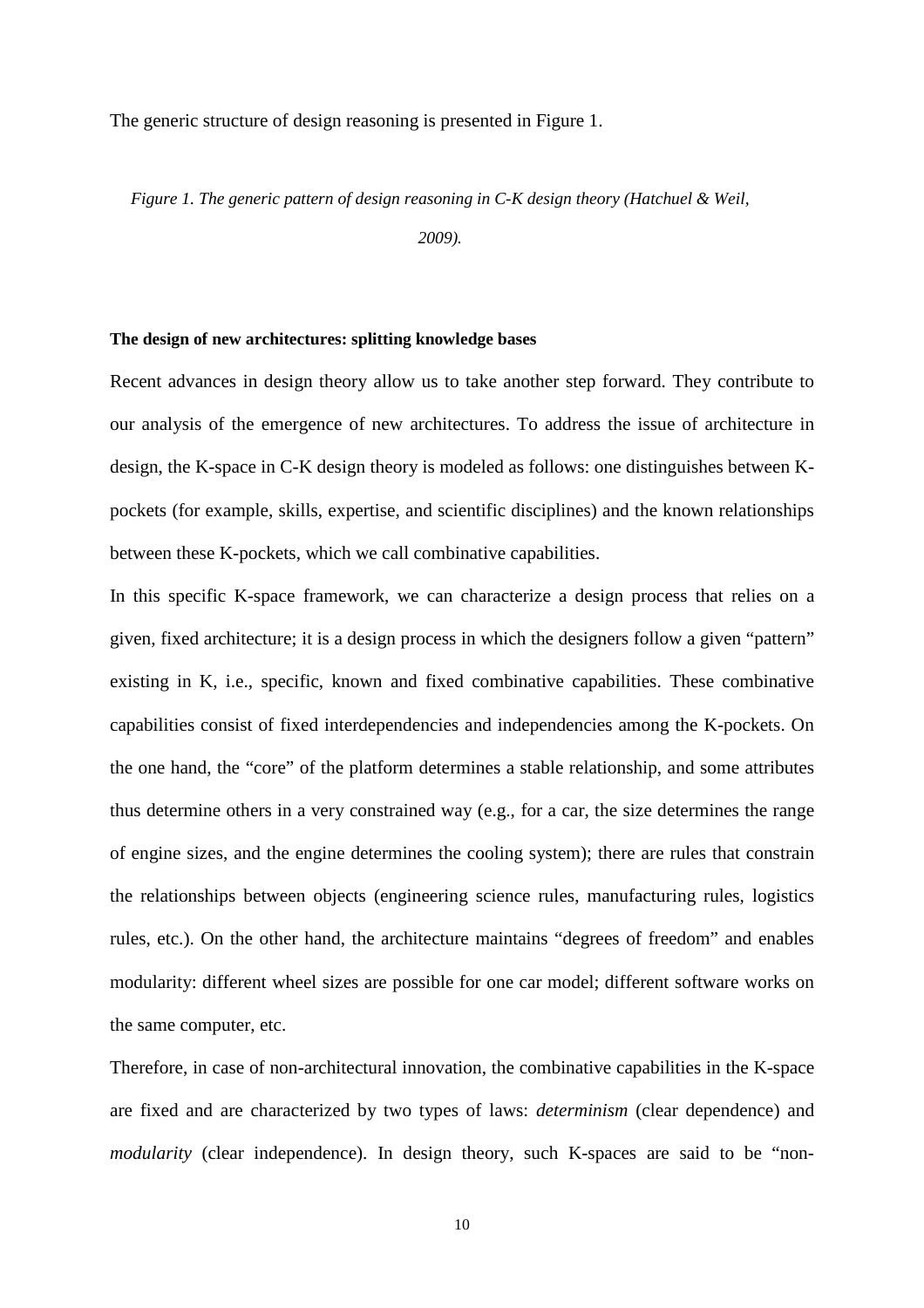splitting." Based on mathematical models, recent results in C-K design theory (Hatchuel, 2013; Le Masson, 2013) show that a "non-splitting" knowledge base (i.e., with these determinism and modularity properties) guarantees staying "in the box"; the newly designed object will be obtained by relying on known combinative capabilities. In this process, knowledge creation is possible provided it does not change the combinative capabilities; more generally, knowledge creation is possible if the process follows determinism and modularity; if the knowledge base remains non-splitting; and if the newly created object is obtained through known combinations.

In contrast, a knowledge base can be "splitting," i.e., it is non-deterministic and non-modular. Combinative capabilities thus follow two laws: at any step in the design process, there is never a situation in which the next step has already been determined by previous steps (i.e., combinative capabilities are non-determinist); in addition, there is never a situation in which it is possible to add the next step independent of all previous steps (i.e., combinative capabilities are non-modular). Therefore, a splitting knowledge base corresponds to "out of the box" design solutions; the newly created objects are different from all of the combinations that can be made based on the existing knowledge base. Conversely, if a design is different from all of the objects known by their combinations, the knowledge base (at least locally) is splitting. Consequently, there are two possibilities in the case of a breakthrough project:

- 1- The initial concept can be obtained with the known combinative capabilities—in this case, the knowledge base is non-splitting (deterministic and modular), and the breakthrough project will rely on a known architecture; or
- 2- The initial concept cannot be realized with the known combinative capabilities—in this case, the combinative capabilities must be changed or even created (in other words, it is an "architectural" radical innovation).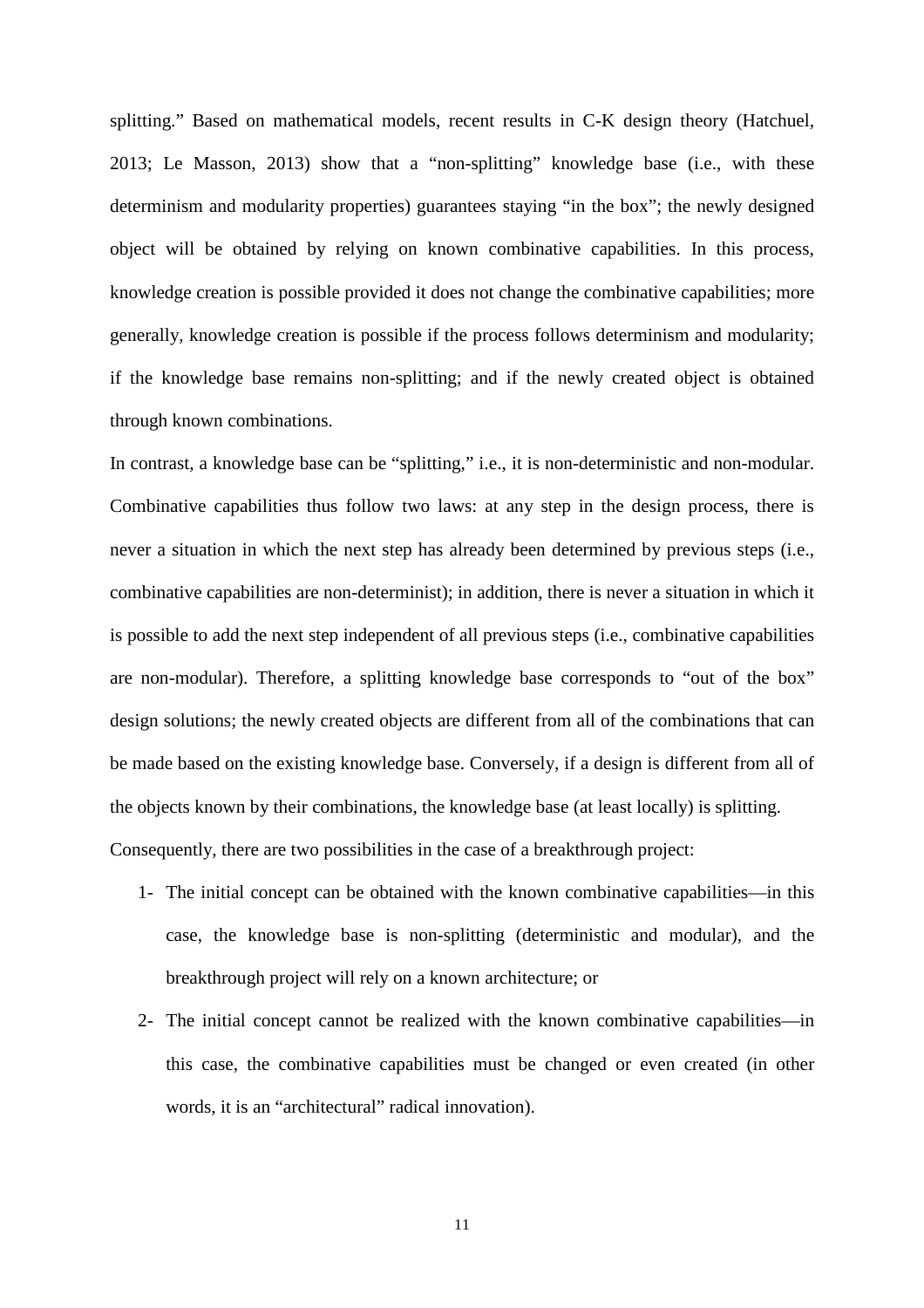A priori and in many cases (particularly in engineering design situations), the knowledge base tends to be "non-splitting": engineering science laws, design rules, and norms tend to imply deterministic rules and create modular relationships. In architectural innovation projects, the knowledge base must therefore be *made* to split, i.e., *some determinisms and some modularity must be redesigned*. *Therefore, design theory predicts the location of the critical issue in architectural innovation: the creation of a splitting knowledge base.* Where there is determinism, the designers must invent new alternatives; where there is modularity, the designers must establish mutual conditioning.

We thus posit our first hypothesis (H1): In breakthrough projects (i.e., in projects with intense knowledge creation), one can distinguish "non-architectural" innovation projects that create knowledge *while maintaining a "non-splitting" knowledge base* (i.e., one with no new combinative capabilities) from architectural innovation projects *that create knowledge that "splits" the knowledge base* (i.e., one with new combinative capabilities). This distinction helps to characterize two different design strategies.

#### **Organizing for new architectural designs: managing systematic proliferation**

These two different design processes should correspond with two different management models. In the case of "non-architectural" innovation, stable knowledge architecture appears as a firm foundation for organizing the design process as follows. First, deterministic laws determine the prescriptive relationship between functional teams (if the size of the engine determines the size of the brakes, then the engine designers work before—and prescribe the designs of—the brake designers). Second, modular laws enable the organization of concurrent (or simultaneous) engineering or the outsourcing of the design of modules to external suppliers. Consequently, "non-architectural" innovation—with its non-splitting knowledge base—should correspond with classical PM. Moreover, one critical control issue emerges: PM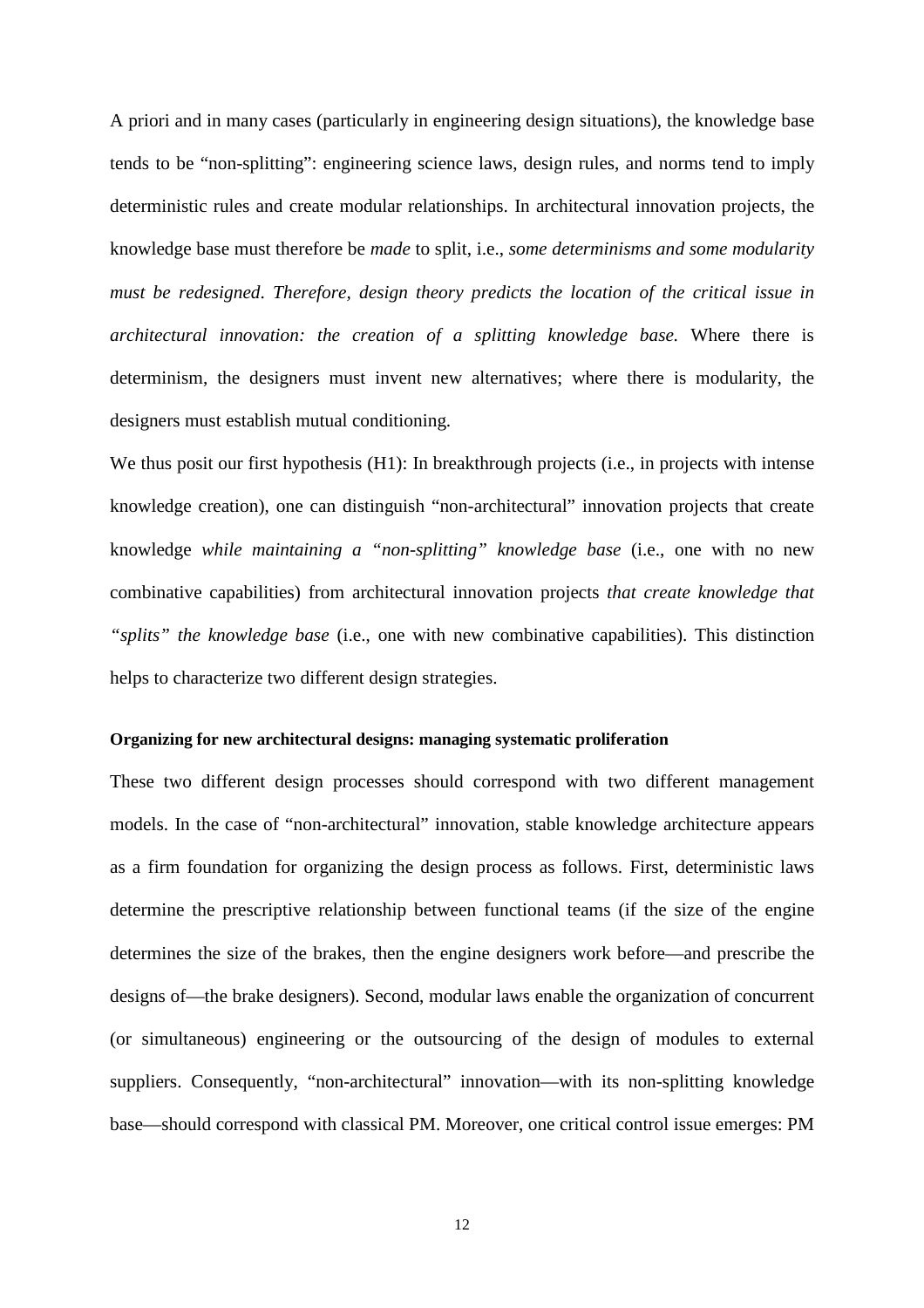should also regularly exercise control to ensure that knowledge creation—an essential feature of breakthrough innovation—does not "split" the knowledge base.

In the case of "architectural" innovation, PM consists of "splitting" the knowledge base, which implies that the organization should never choose one single path but should instead support the creation of alternatives as soon as only one path exists (non-determinism). Furthermore, the organization should avoid silos and expert confinement to support fruitful hybridizations (non-modularity) and expansions. Finally, all of these organizational measures should be accomplished through hard work on concepts that create truly new, original, and out-of-the-box concepts.

Accordingly, we arrive at our second hypothesis (H2): With respect to organization, "nonarchitectural" innovation is coherent with traditional PM (hierarchical planning, simultaneous engineering, etc.), whereas "architectural" innovation calls for a new managerial model.

#### *Methodology: comparative case studies*

We will now test our hypotheses by analyzing two cases: the Polaris Project and the Manhattan Project. We chose these two cases for three reasons. First, they are both considered radical innovation projects. Second, one project is considered the PERT archetype, whereas the other has been shown to be a "deviant" case. Third, a comparison is relevant because the cases exist in the same industrial universe (the defense industry), and they involve similar professional skills, similar teams and similar socio-professional levels. Moreover, the "market uncertainty" dimension is irrelevant because the "customer" desperately needs the product. Therefore, comparative logic enables us to control for many variables while maintaining our focus on the critical difference: the difference in the "type of breakthrough." In addition, the Manhattan Project and the Polaris Project have been extensively studied. Therefore, we can draw on a large amount of historical material that has not previously been used to study innovation management. Our objective is not to provide a comprehensive account of the cases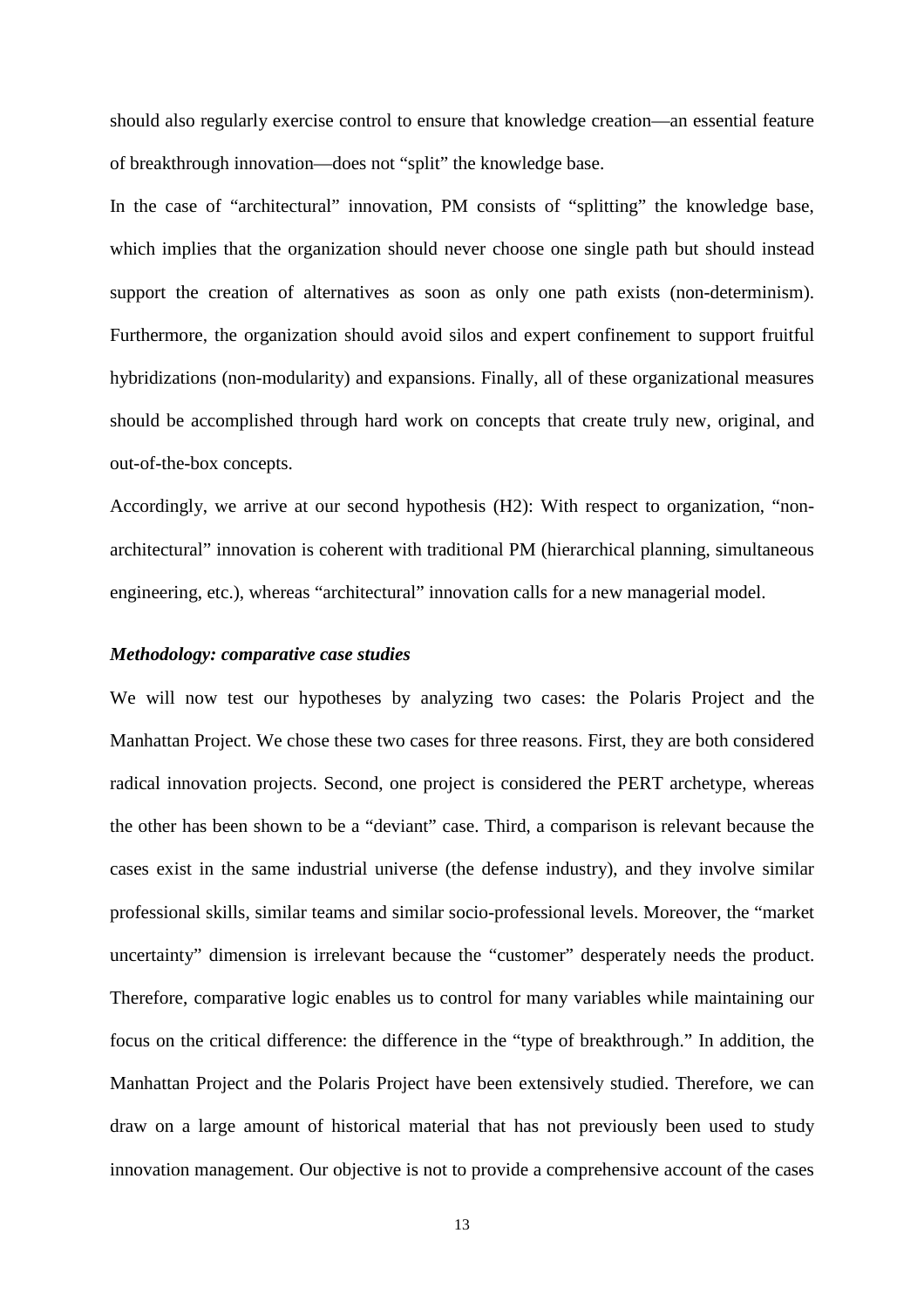or to summarize their unfolding (for the Manhattan Project, see Hewlett & Anderson, 1962 or Rhodes, 1986; for the Polaris Project, see Sapolsky, 1972 and Spinardi, 1994); instead, we seek to focus on the design situation that these projects confront. Nonetheless, we will include details that are critical to our argument. Given the information available, we believe that the point of "theoretical saturation," which Glaser and Strauss (1967) have proposed as a criterion for halting data collection, has been attained. Although our analysis may therefore lack empirical originality, we hope to triangulate the data in original ways.

Finally, based on the design theory framework, we have a clear data treatment procedure. First, we will draw the C-K trees of the two cases. Based on these diagrams, we will analyze whether the knowledge bases are splitting. Note that the C-structure is already symptomatic; it should be a "depth-first" graph for non-architectural innovation and a "breadth-first" graph for architectural innovation. The final step of the analysis will be to analyze the organizational patterns.

# **The origins of the rational model of PM: the Polaris Project**

The Polaris Project emerged in the US during the Eisenhower administration (1953–1961), a period in which the fear of a "missile gap" with the USSR led to the launch of huge projects to develop the first thermonuclear intercontinental ballistic missiles (ICBM), first by the Air Force (the Atlas/Titan Project, 1954–1959) and then by the Navy (the Polaris Project, 1956–  $1960$ <sup>2</sup>. In this paper, we focus on the latter project.

#### *Designing the Polaris Project*

The US Navy launched the Polaris Project in 1956 to develop the first submarinelaunched ballistic missiles (SLBM) carrying thermonuclear warheads. These offensive weapons, almost impossible to track and destroy, became a key element in nuclear deterrence.

<sup>&</sup>lt;sup>2</sup> For a general presentation of the challenges of ICBM designs, see Johnson, 2002.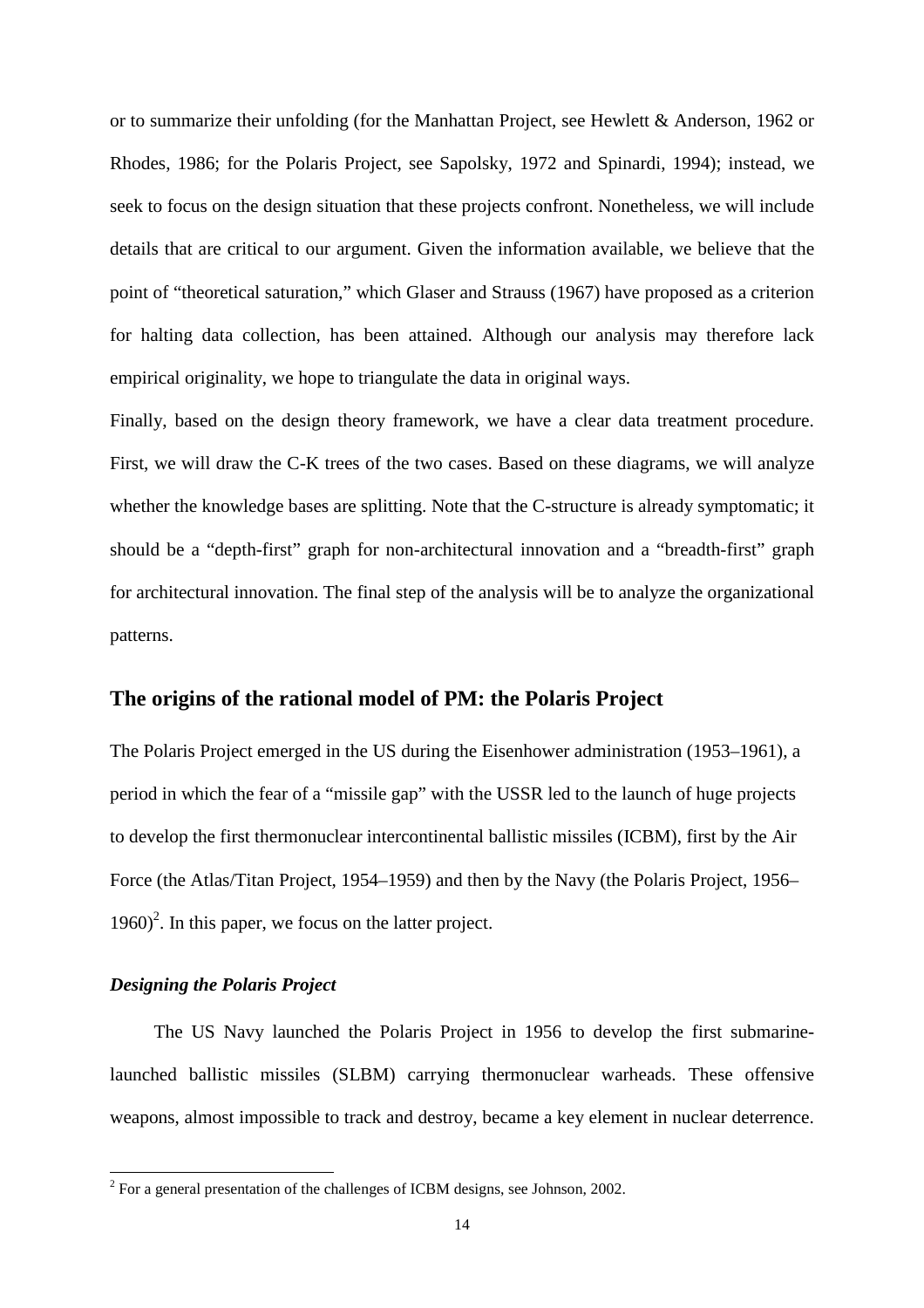Despite its reputation for having introduced PERT, in reality, the Polaris Project was much more focused on strategic choices than on PM techniques. The Navy initiated the project to secure resources from the Pentagon, as the newly created US Air Force (USAF) was appropriating most of the vast resources available for nuclear and strategic defense. What is interesting for our purposes is that to obtain funds, the Polaris Project's specifications were carefully differentiated from those of the competing USAF systems. The Polaris Project emphasized the destruction of urban centers with limited accuracy—as opposed to the USAF's goals of destroying military targets, which required less power but more accuracy (ibid, p. 34).

The technical challenges were considerable because no one had ever designed a submarine-launched ballistic missile. To understand these challenges, we must first explore the technical aspects of missile design. The first important point is that at the time of the Polaris Project, the architecture of a ballistic missile was largely understood. From top to bottom, a ballistic missile is composed of the following elements: (1) a re-entry vehicle carrying the warhead; (2) a guidance system; and (3) propulsion and flight controls. Therefore, the Polaris Project's design created the following issues:

- 1. The Polaris Project's innovation primarily related to subsystems, the foremost of which was the W47 thermonuclear warhead, which was probably the Project's only radical innovation<sup>3</sup>.
- 2. There were considerable difficulties due to the complexities of system integration in the missile itself (given the size constraints imposed by submarines), of system integration between the missile and the submarines, and

l

 $3$  To reduce the warhead's size and the weight, engineers and scientists decided to integrate the re-entry vehicle and the warhead, which became a single unit. This integration required close cooperation between the Laboratory and the Navy, establishing a new way of doing business for both.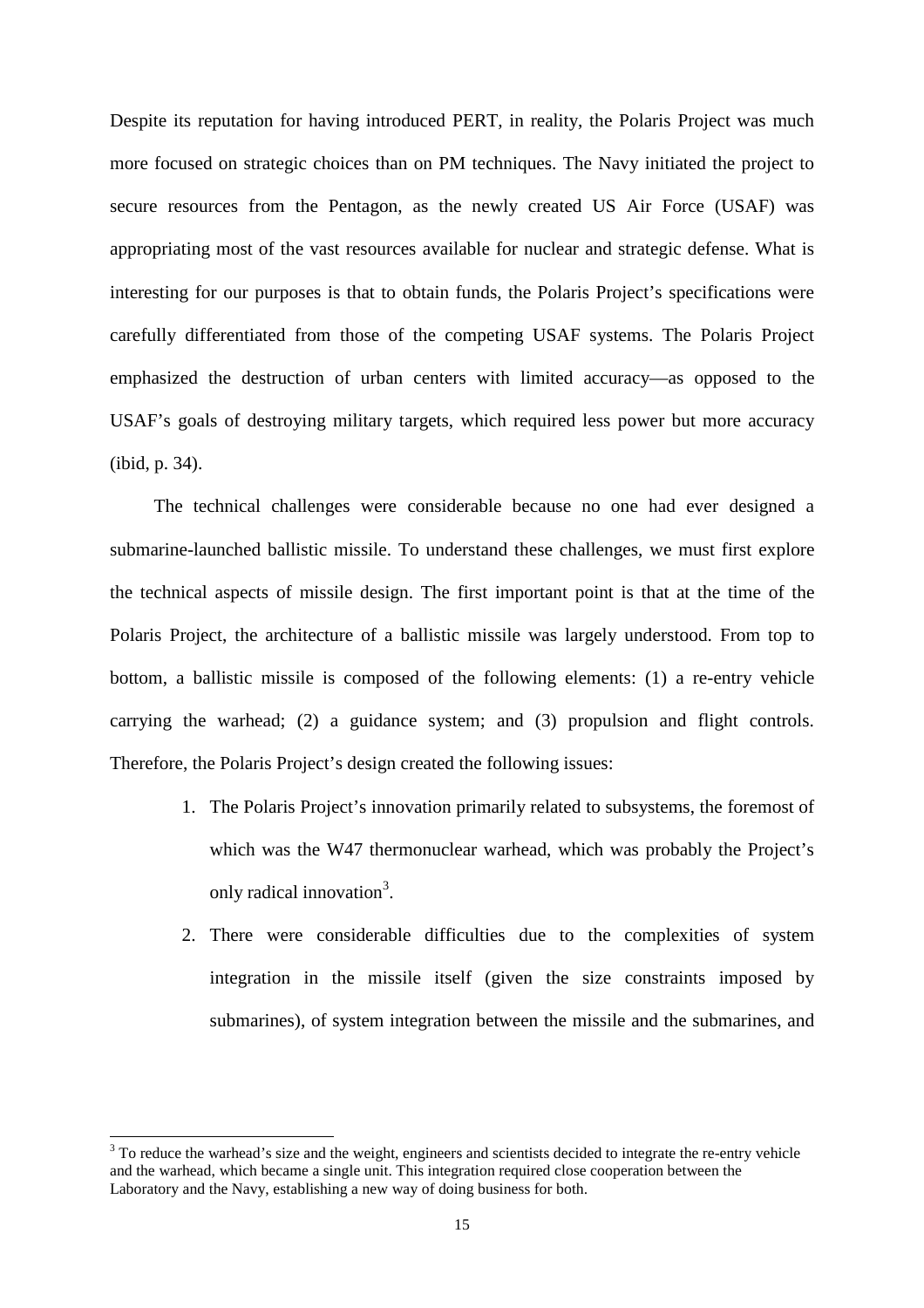of system integration with the required navigation/communication systems required to ensure the accurate positioning of the missile<sup>4</sup>.

Despite these challenges, the available knowledge base was solid enough to enable the project team to identify various technical solutions *ex-ante*. Sapolsky is very clear on this question when he explains (1972, p. 136–137) that "*if breakthrough means a substantial and unanticipated advance in the state-of-the-art, there were, it is true, no technological breakthroughs (…) [in] the FBM subsystems. In every subsystem, the trend of technology could be identified at the initiation of the program and remained essentially unchanged for its duration. In every subsystem, progress came through a multitude of small steps and not through dramatic leaps."* He also confirms, "*The technical challenge and breakthrough in the FBM program was the early development of the system itself. (…) To build a system that involved interdependent progress in a dozen of technologies was, however, unprecedented. Such a system represents a substantial and historically unanticipated advance in the arts of planning and program management."* Therefore, if we apply the C-K framework to the Polaris Project, we obtain the following depiction, which emphasizes that Polaris's design strategy was to differentiate itself from the USAF's ICBM:

#### *Figure 2. The Polaris Project's design as differentiation from USAF ICBM*

This (simplified) representation of the Polaris Project's design strategy demonstrates that

1. The Polaris Project built on previous projects;

l

2. The Project's conceptual evolution was important (from a silo-based ICBM targeting military forces to a submarine-launched deterrence weapon targeting cities); and

<sup>&</sup>lt;sup>4</sup> One must remember that the first satellite-based localization system, Transit, was designed for the Polaris Project.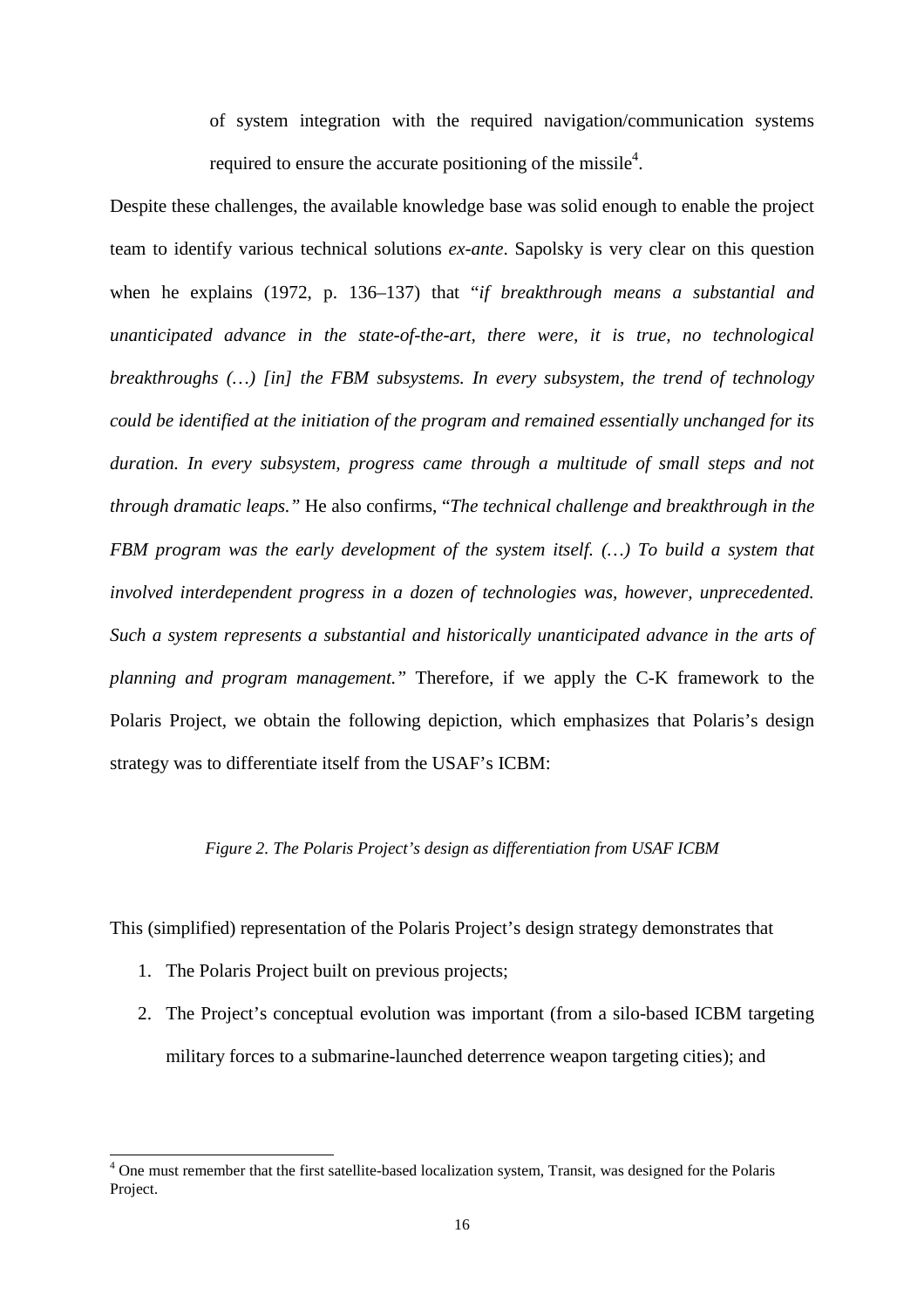3. The knowledge base was very rich at the beginning: the architecture was given; several solutions were identified for each component; and competences were available within the Navy through contractors such as Lockheed and universities.

Therefore, the residual uncertainties were not overwhelming. Let us underline the two critical reasons for this relatively low level of uncertainty. On the one hand, there was substantial reuse of existing components and solutions; on the other hand, the project benefitted from the system's modularity because some components would be changed without having a substantial impact on the other components. For instance, the main uncertainties related to the warhead design, which was largely independent of the rest of the missile, the underwater launch system and the solid propellant propulsion.

If we turn to our framework, it appears that the available competences ultimately built a knowledge base that, with respect to the initial concept, was actually modular and deterministic. The knowledge base thus did not follow the splitting condition. Using the theorem mentioned in part 2.2, we can conclude that the Polaris Project was actually a combinatorial project. Naturally, it tested a combination that had not been tried before, but, as stated by Sapolsky, the combination was ultimately (quasi-)predictable based on the available knowledge.

#### *Managerial implications*

This representation of the design problem helps us understand the end of Sapolsky's comment, as quoted above: "*Such a system represents a substantial and historically unanticipated advance in the arts of planning and program management*." Indeed, because the design process was foreseeable (despite the inevitable surprises), the primary challenge was controlling the design of an incredibly complex system given cost/time/quality constraints, which led the Polaris Project to rely on two managerial innovations.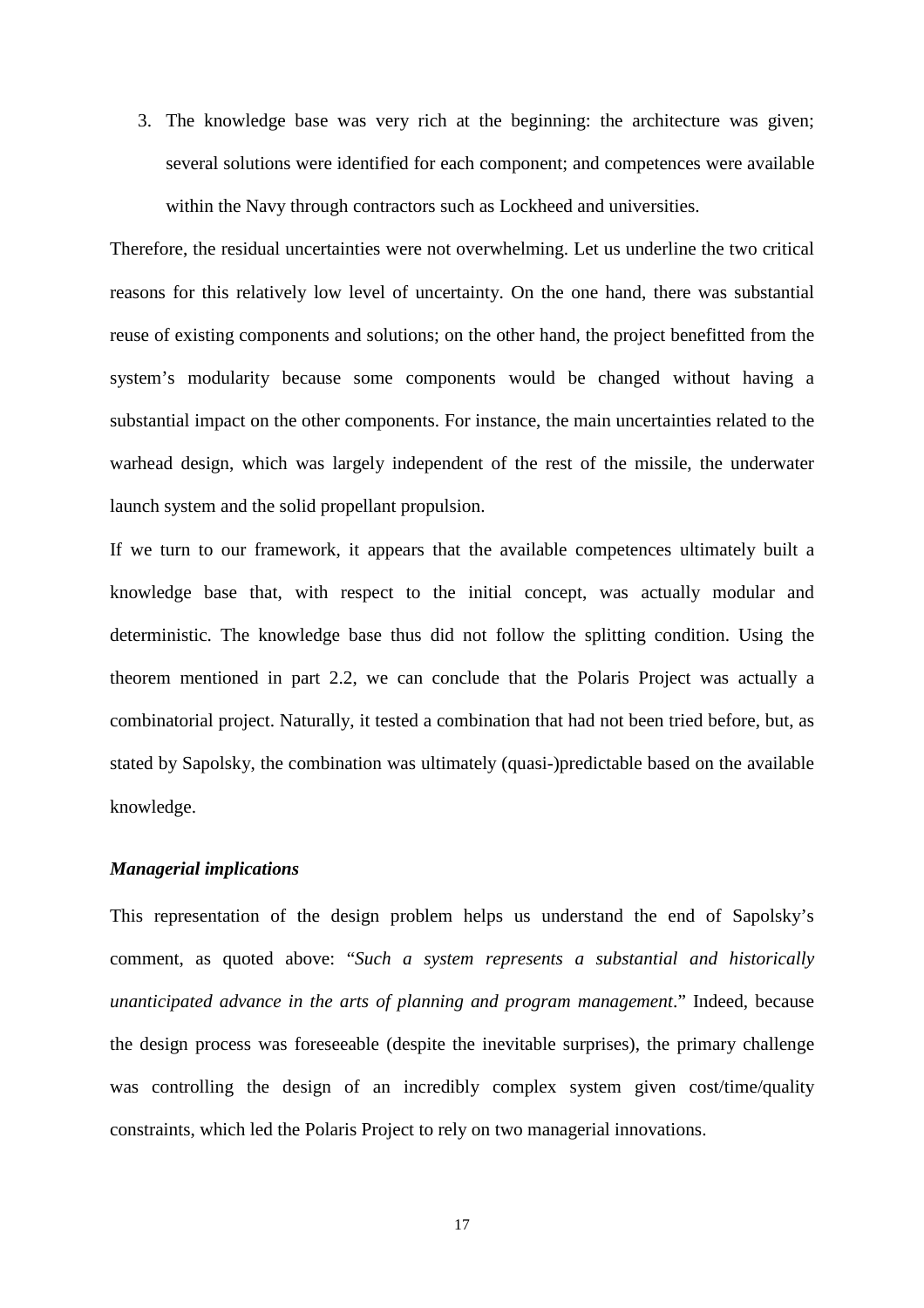The first and unquestionably most important innovation was the creation of a dedicated organization, the Special Projects Office (SPO; see Sapolsky, 1972). This organization allowed the project to overcome the usual bureaucratic struggles among various departments of the Navy. Furthermore, the organization of the SPO mirrored the missile's architecture. It was organized via subsystems (SP 22: launcher/SP 23: guidance and fire control/SP 24: navigation/etc.) and combined the following features:

- 1. A very tightly centralized system integration—the SPO defined the goals, architectures, and interfaces and controlled the budget; and
- 2. Substantial delegation of the work on subsystems. Contractors were given a very high degree of autonomy *within the SPO guidelines*. There were always several contractors competing in the design process, which maintained pressure and ensured the existence of back-up solutions (see Table 1 in Chapter 5 of Sapolsky).

According to Sapolsky, the existence of the SPO and its managerial approach was the key success factor of the Polaris Project.

 The second managerial innovation, which is the most famous if not the most efficient, was the PERT approach to project planning. In popular accounts, the success of the Polaris Project is associated with the development of the PERT method, which after the project has become almost synonymous with PM. Sapolsky has demonstrated that this association was a myth (Chapter 4); however, a discussion of this issue falls outside the scope of this paper. We are interested in uncovering what the PERT principles reveal about the management of the Polaris Project. We thus refer to the 1959 paper by Malcolm et al. (who were working for the SPO), which marks PERT's first appearance in the literature. Their starting point is clear. As they explain, "*A schedule for the system development was at hand, encompassing thousands of activities years into the future."* In other words, in 1959 (3 years into the project), most of the design work was complete, and the challenge was monitoring work progression in the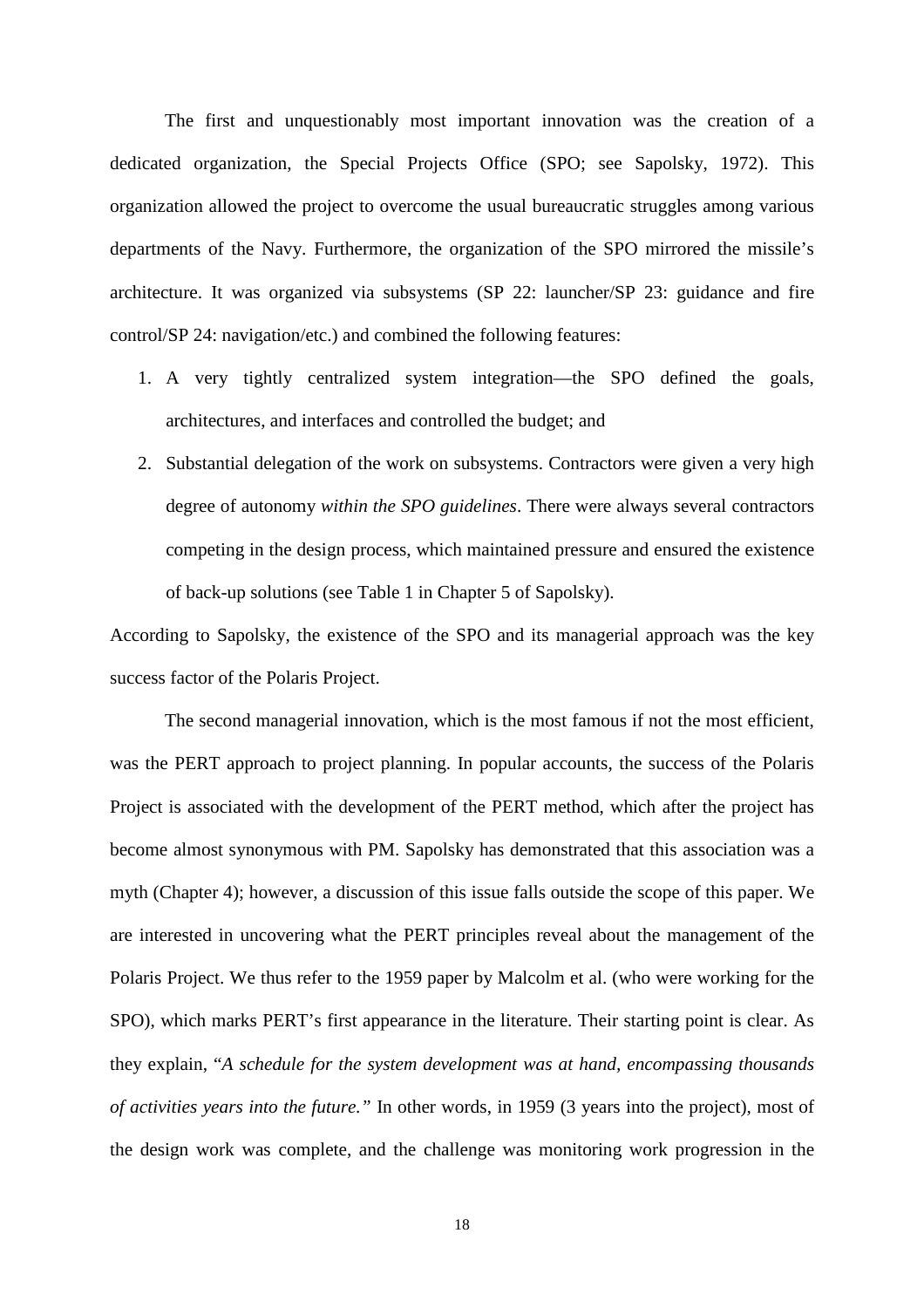context of very tight schedule. Therefore, they explain, "*The PERT team felt that the most important requirement for project evaluation at SPO was the provision of detailed, wellconsidered estimates of the time constraints on future activities*." Their hypothesis reveals the project's huge K-base:

- An ordered sequence of events to be achieved constituted a valid model of the program;
- Activities could be determined and were conditioned by identifiable product performance requirements and resource applications; and
- Resources were known, and technical performance expected is specified

Consequently, "*an approach dealing only with the time variable was selected.*" Indeed, to the extent that the system and its components were already specified, the main uncertainty was task duration. The problem was thus one of making decisions despite uncertainty, a question that could be addressed using the operation research methods that were in favor during the 1960s at institutions such as the RAND Corporation (see Marschak et al., 1967, or for an historical approach, Hounshell, 2000; Erickson et al., 2013). However, we now know that the necessary conditions rely on this method: the existing K-base and its structure allow an (almost) complete definition of the system from the beginning<sup>5</sup>.

## **The Manhattan Project case and the management of innovative design**

# **situations**

l

We can now turn to another landmark in the field of PM: the Manhattan Project. Recent research demonstrates that claims that the Manhattan Project is the foundation of modern PM are false (Lenfle, 2008; Lenfle & Loch, 2010). The Manhattan Project instead exemplifies the case of a project confronted by radical innovation and its associated unforeseeable

<sup>&</sup>lt;sup>5</sup> This method is obvious in a Navy study of 1956-57, which almost gives the final characteristics of the Polaris Project (see The China Laker, vol. 9, n°4, fall 2003)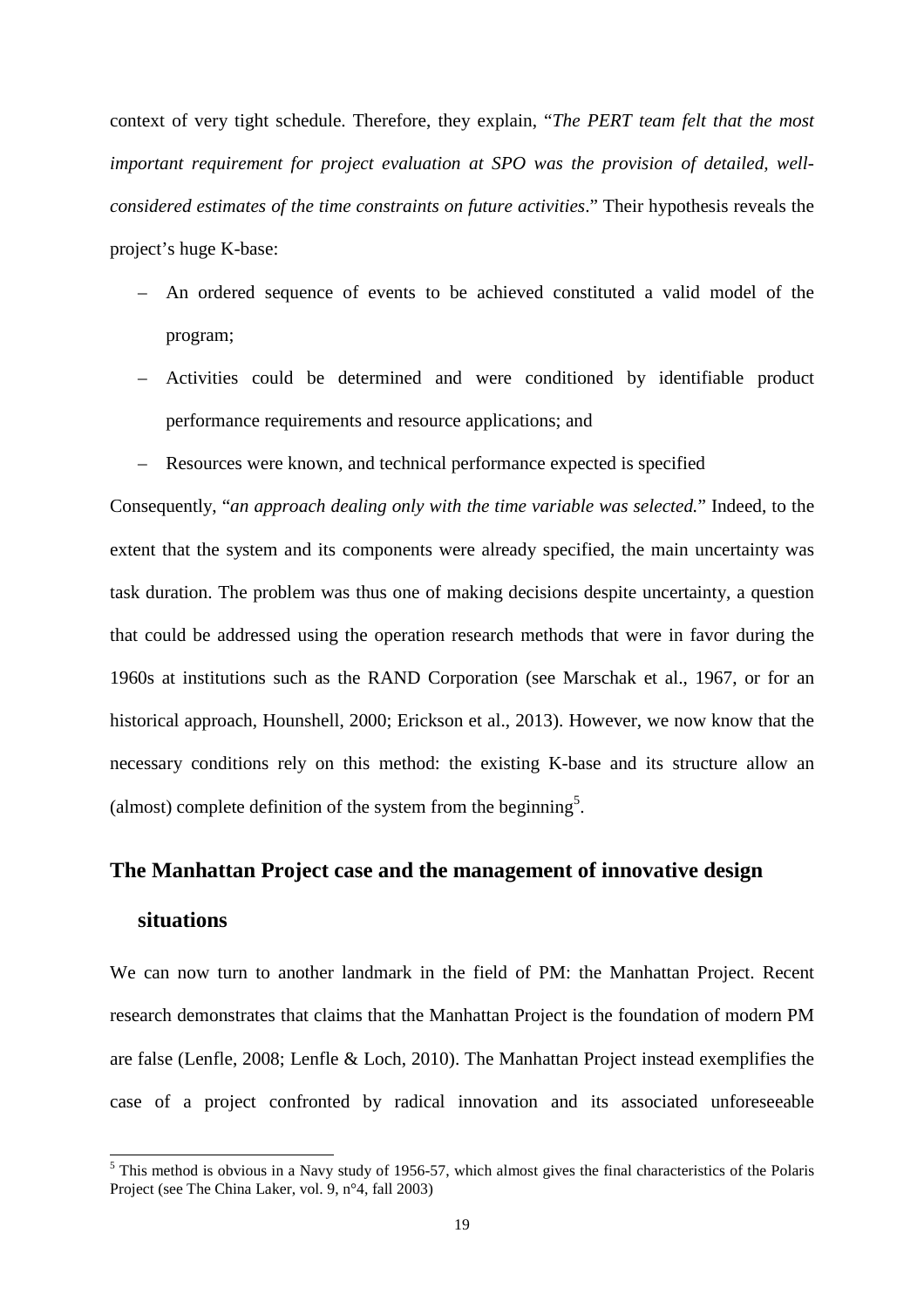uncertainties. The interesting question is thus to analyze how the project succeeded in designing such an innovation so quickly. We will not describe the unfolding of the project here (see Gosling, 1999 or Lenfle, 2008 for an overview). Instead, we will focus on the project's design strategy.

#### *Designing the Bomb*

Scientifically, the Manhattan Project was based on the principle of the self-sustained nuclear chain reaction, as demonstrated by Enrico Fermi in December 1942, 3 months after the Project began. However, transforming the innovation from a crude prototype pile at the University of Chicago to a working nuclear weapon would be difficult. The project faced two major problems: the production of fissionable materials and the design of the bomb itself. These problems were aggravated by time pressures. Indeed, the US government feared that Nazi Germany would build the bomb first; therefore, by November 1942, it decided to skip the pilot phase and move directly from research to full-scale production.

#### **The problem: the production of fissionable materials and the bomb design**

Two materials capable of sustaining a chain reaction were identified at the beginning of the Project. One, uranium 235, is a component of natural uranium (U238) but represents only 0.72% of its mass. The other, plutonium (Pu239), is a byproduct of nuclear fission discovered by Glenn T. Seaborg in 1941. In both cases, the production of fissionable materials raised considerable scientific and technical problems:

− Because of the slight differences in the atomic mass of U235 and U238 (less than 1%), separating the two isotopes involves extremely complex processes. Seven different separation methods were identified in 1941; as we shall see, three of them were ultimately used [14].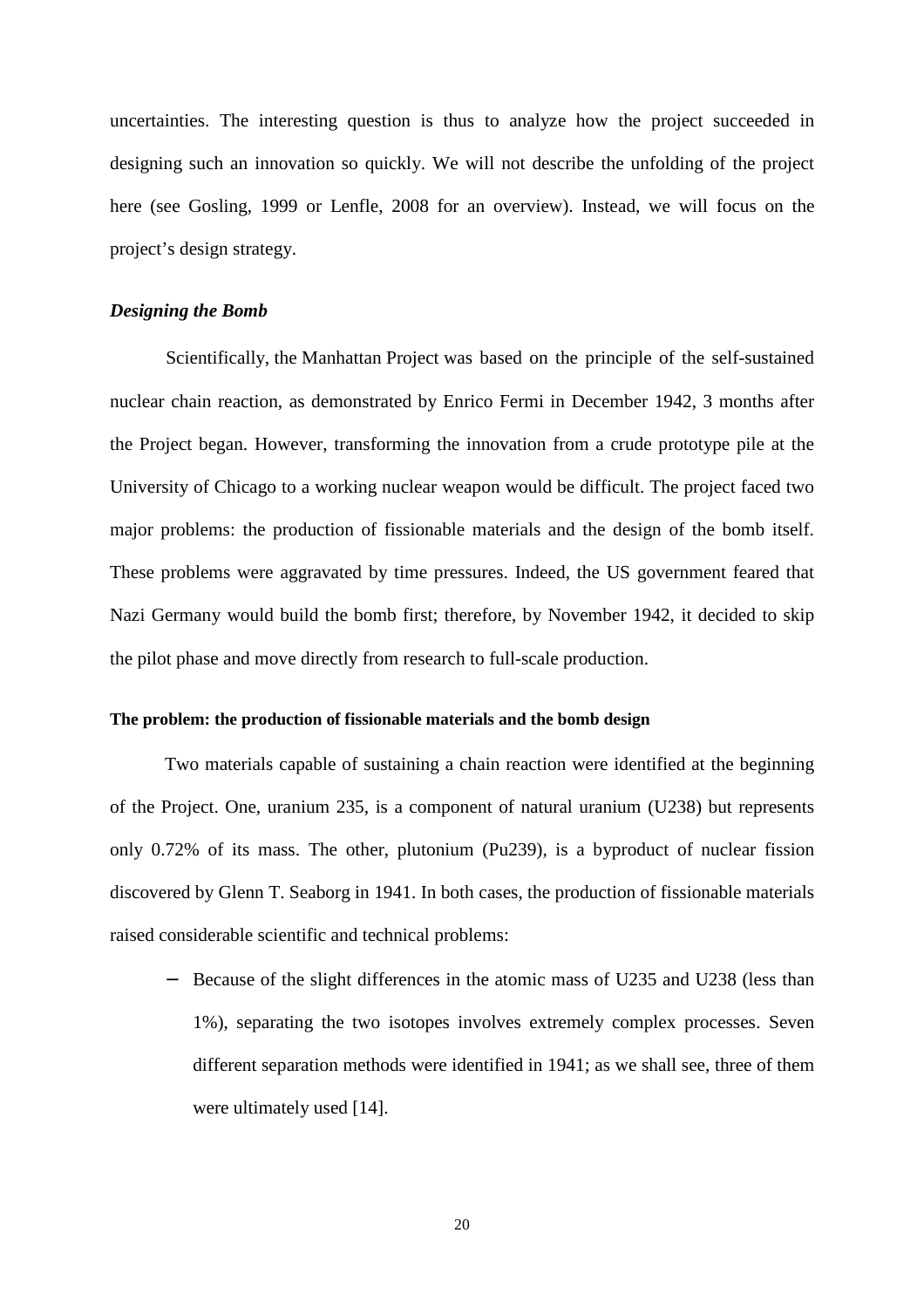− Plutonium production involves the design and construction of nuclear reactors, along with the associated chemical separation plants. Twelve separation processes were studied at the University of Chicago Metallurgical Laboratory ("Met Lab") at the beginning of plant construction.

These processes were breakthrough innovations and either did not exist before the Project (plutonium production) or had never been used with radioactive materials (chemical separation). They entailed extremely tight requirements and involved radioactive (and therefore extremely dangerous) materials. Above all, the available knowledge about the production, metallurgy and chemistry of plutonium and uranium separation was far from complete. Thus, commenting on the 1943 Met Lab plutonium research program, Smyth observed, "*Many of the topics listed are not specific research problems such as might be solved by a small team of scientists working for a few months but are whole fields of investigation that might be studied with profit for years.* [So] *it was necessary to pick the specific problems that were likely to give the most immediately useful results but at the same time it was desirable to try to uncover general principles*" [14]. In C-K terms, they were confronted with a (highly) generative design space. The more they progressed, the more likely they were to face new problems and to create new solutions.

The team faced a similar situation with respect to the design of the atomic bomb. In a seminar that Oppenheimer organized at Berkeley in July 1942, scientists discussed bomb designs. Several fission bomb assembly possibilities were envisioned: the gun method, the implosion method, and the autocatalytic method, among others. In the end, only the gun method and a more complicated variation of the implosion design would be used; as we shall see, the path to these designs was not simple. Furthermore, the Berkeley discussion was theoretical because no prototypes had been built, and no experiments had been performed. It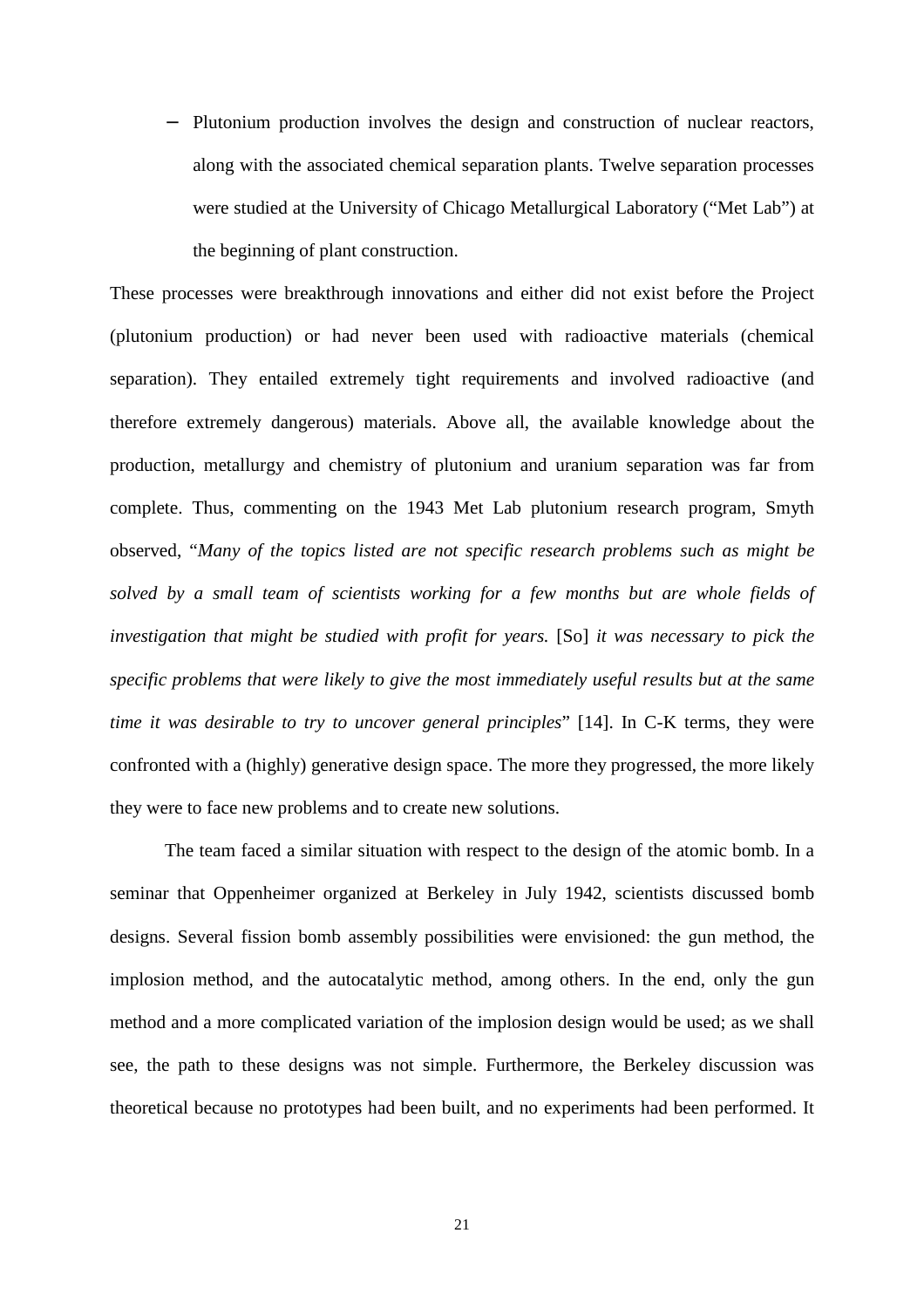remained to be seen, for example, whether a gun design would work for both uranium and plutonium and whether an implosion device would even be feasible.

#### **Managerial implications**

 This situation had fundamental managerial implications, the most important of which was that the entire project was characterized by unforeseeable uncertainties. The required knowledge was largely non-existent at the outset of the project. At the end of a meeting with scientists at the University of Chicago on October 5, 1942, soon after his nomination as project director, Groves "*asked the question that is always of uppermost in the mind of an engineer: with respect to the amount of fissionable material needed for each bomb, how accurate did they think their estimate was? I expected a reply of 'within twenty-five or fifty percent,' and would not have been surprised at an even greater percentage, but I was horrified when they quite blandly replied that they thought it was correct within a factor of ten."* (Ibid, p. 40). He thus concluded, "*While I had known that we were proceeding in the dark, this conversation brought it home to me with the impact of a pile driver. There was simply no ready solution to the problem we faced, except to hope that the factor of error would prove to be not quite so fantastic*" (ibid.).

Therefore, it is clear that the Manhattan Project encountered a completely different design situation compared with that of the Polaris Project. The K-base was largely non-existent; there was no existing industrial base; and, therefore, nobody could predict how the project would unfold. Thus, if we rely on traditional engineering framework, we can say that, for the technologies in Polaris, the TRLs were higher, and the trajectory of those TRLs much clearer, The challenge, as Sapolsky said, was in managing the simultaneous development of a number of technologies. Whereas for Manhattan, the elements available to the engineers were at lower TRLs, it was not clear in which direction they would develop, and fundamental scientific work had to be done to understand the phenomena well enough to make engineering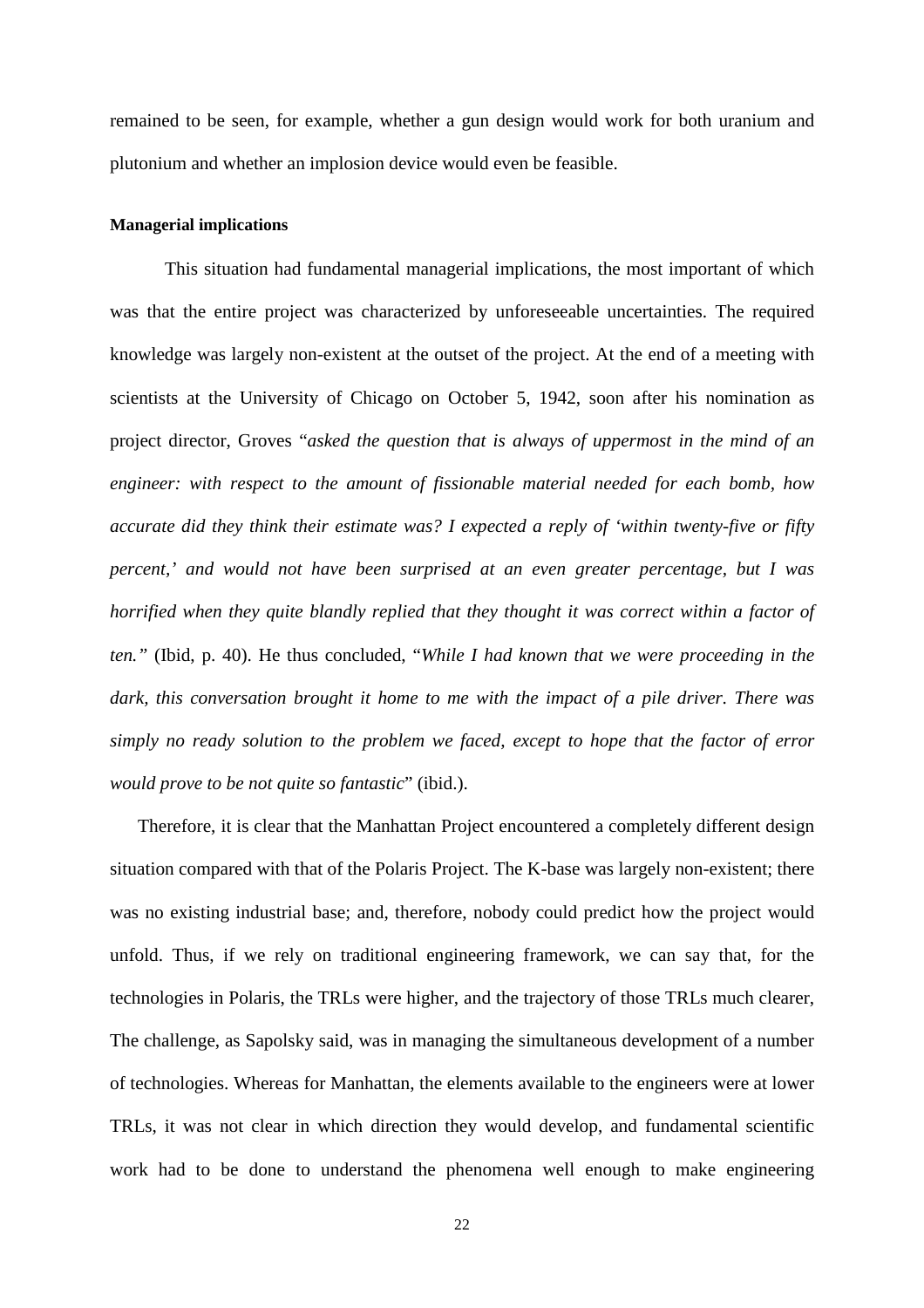judgements<sup>6</sup>. This explains why Groves quickly realized the impossibility of any reliable planning (see Groves, 1962, p. 15). One could even question its manageability. In this type of situation, the design strategy plays a central role because the challenge is not to control a complex but predictable design process (as in the Polaris Project) but instead to manage the unknown.

#### **Design strategy**

We can roughly summarize the design problem as follows: given the available K-base, nobody knew what was feasible in terms of fissionable material [mt] and the ignition mechanism [im]. Several solutions were identified (see Serber, 1992, but it was impossible to anticipate which one would work. Moreover, there were probably incompatibilities in the Kspace, i.e., not all of the [mt;im] combinations would work. Therefore, contrary to the Polaris Project, there were strong interdependencies present. Consequently, the choice of one alternative may have led to a necessary redesign of the remainder of the project. We recognize the two features of the splitting condition theorem: with respect to the initial concept, the knowledge base was non-deterministic and non-modular<sup>7</sup>.

In such a situation, it is necessary to think "outside the box," beyond a pure combination of available components, and to fulfill all of the "constraints" or requirements of the initial concepts. This necessity implies a strong knowledge-creation effort for each of the constraints. Because no modularity can be expected, it is necessary to explore a large set of alternatives, which thus enlightens the design approach of L. Groves and the steering

l

<sup>&</sup>lt;sup>6</sup> We thank one anonymous reviewer for this remark.

 $<sup>7</sup>$  Note that some design theories are very close to an extended combinatorics, such as general design theory</sup> (GDT) and axiomatic design (AD). These theories are sufficient to describe projects that do not meet the splitting condition. The Polaris Project might have been described using either GDT or AD. As soon as a project knowledge base fulfills the splitting condition, it will be necessary to rely on design theories that are more generative, such as the coupled design process (CDP), infused design (ID) or C-K design theory. This theoretical division confirms that we were right to choose C-K design theory to compare and characterize the Polaris Project and the Manhattan Project.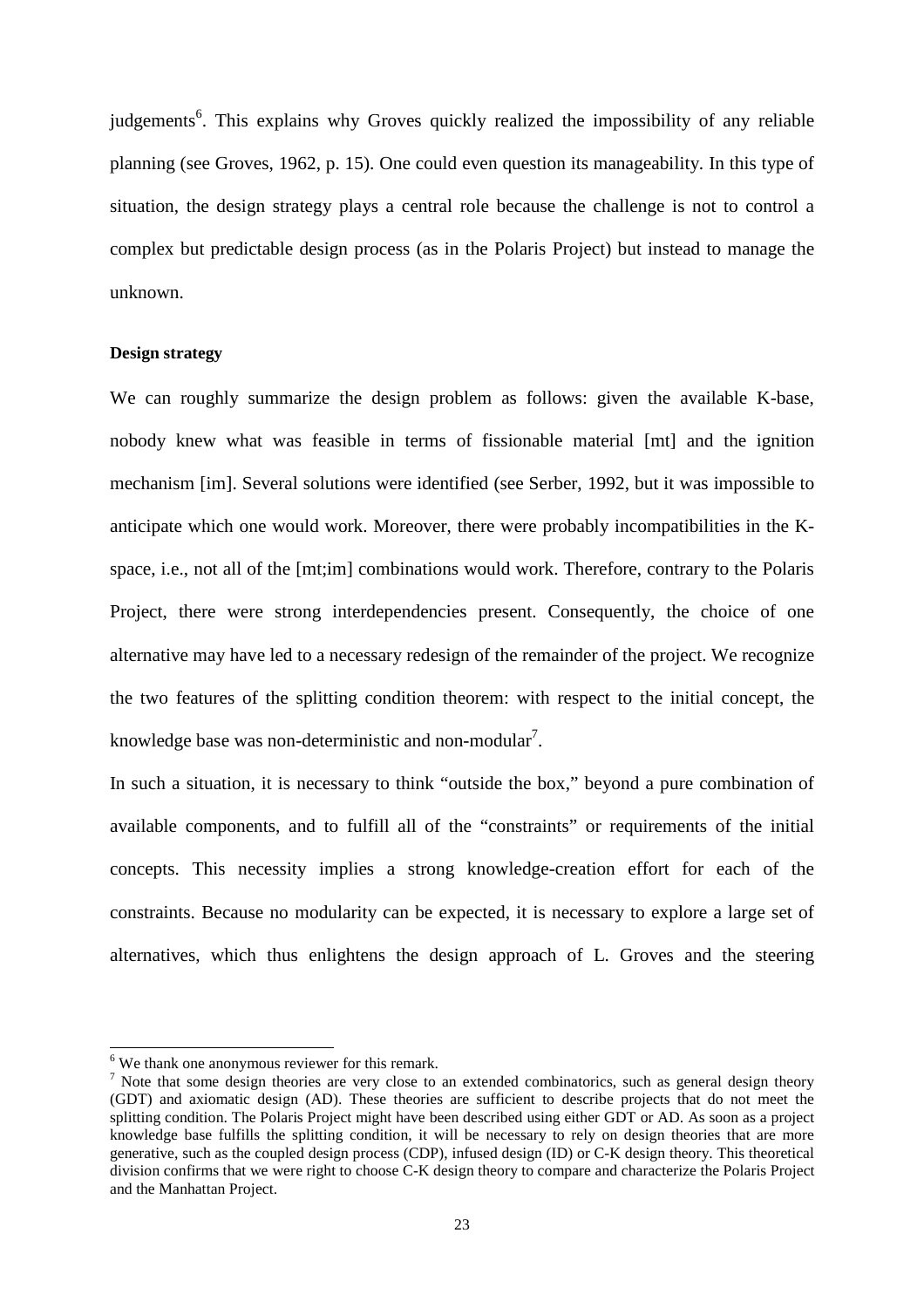committee. Indeed, as shown in the figure below, they would make two fundamental design decisions:

- 1. The separation of material production and bomb design. The idea was, on the one hand, to explore different ignition mechanisms working "*in one or more of the materials known to show nuclear fission*" (Serber, 1943, p. 1) and, on the other hand, to produce fissionable materials that would be as pure as possible. The goal was to avoid exploring *predefined* couples of [mt; im] that would prove to be dead ends;
- 2. Because of unforeseeable uncertainties and the utmost importance of time, they decided to simultaneously explore and implement different solutions for the production of fissionable materials and for bomb design (see Lenfle, 2011 for a detailed analysis of the parallel approach in the Manhattan Project).

The fundamental goal of this strategy was to build a large K-base that would enable different weapon designs via what would eventually be discovered. Figure 3 summarizes the possible solutions envisioned by the project team. In the remainder of the paper, we will use this strategy to describe the evolution of the process of designing the atomic bomb, which will help us understand how the strategy explains the final success of a project that otherwise could have been a complete failure.

#### *Figure 3. A complex and generative design space (end of 1942)*

Given the available knowledge in September 1942, the participants' first strategy (Figure 4: preferred choices are in red, and back-up choices are in blue dotted lines) was the following:

- 1. To favor fusion over fission which, although clearly envisioned, was too uncertain to be of any utility during the war.
- 2. To focus on electromagnetic separation (code named Y12), with gaseous diffusion (K25) as a back-up, when producing fissionable material.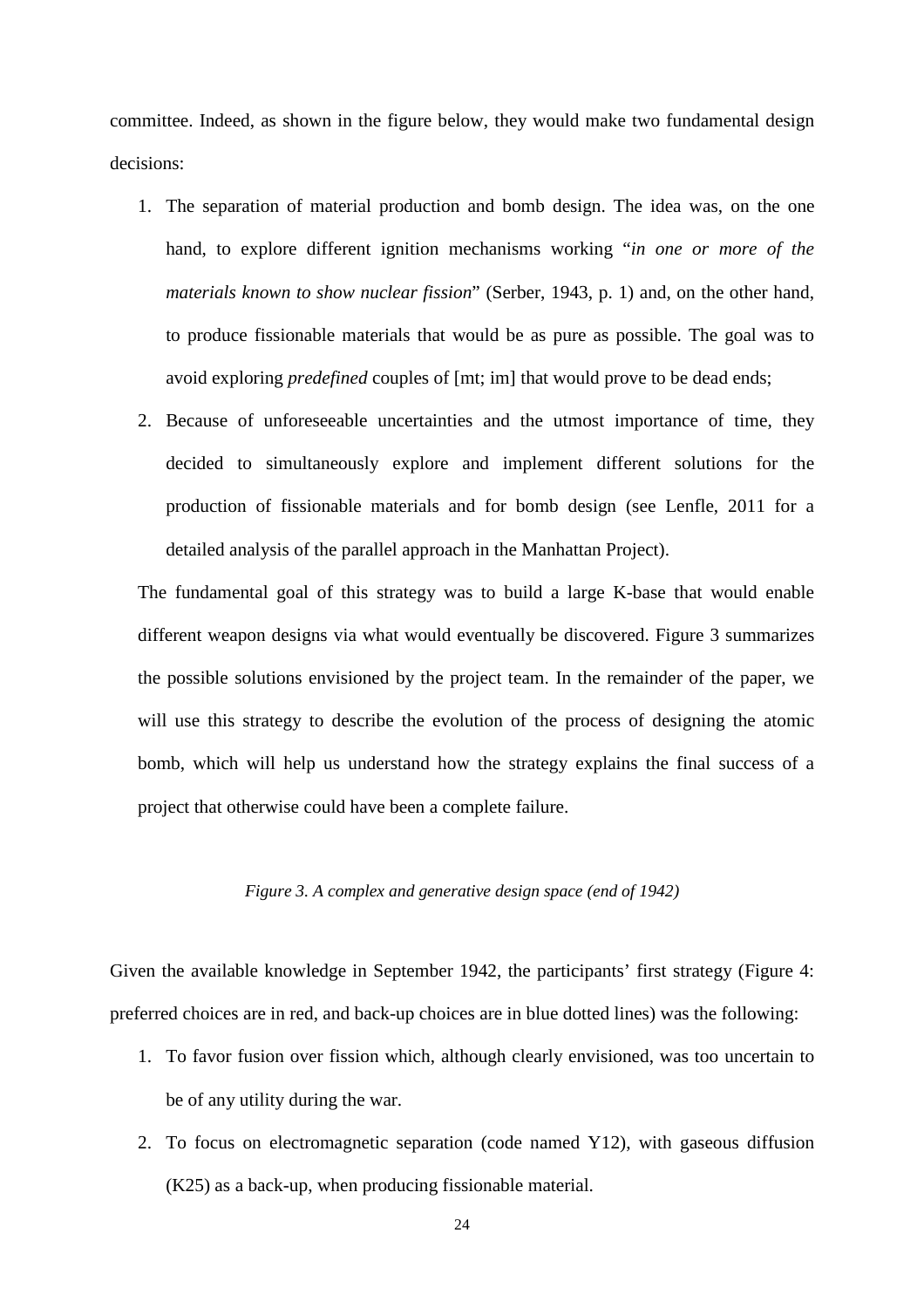- 3. To favor the seemingly more-robust gun method for bomb design and to use that method with plutonium, which at the time was less well-known. It was supposed that if the gun design worked with plutonium, it would also work with uranium. However, given the unknowns, a small team studied implosion as a backup.
- 4. For DuPont to choose a simpler-to-design, water-cooled reactor for plutonium production.

#### *Figure 4. First design strategy space (September 1942–Spring 1944)*

However, the unforeseeable uncertainties soon manifested and, in the spring of 1944, the project leaders, primarily Groves and Oppenheimer, realized that the project had maneuvered itself into a dead end:

- 1. None of the uranium enrichment methods had succeeded in producing sufficiently enriched uranium; the cyclotrons for electromagnetic separation were a "*maintenance nightmare,*" and the gaseous diffusion process raised seemingly unsolvable design problems (see Lenfle, 2011 for a synthesis).
- 2. The production of plutonium looked more promising, but "canning" the uranium slots to protect them from water created huge problems.
- 3. Even worse, the gun design proved to be unsuitable for plutonium (this episode, known as the "spontaneous fission crisis," is described in detail in Hoddeson et al., 1993, Chapter 12 et seq.)

#### *Figure 5. The spring 1944 crisis*

Therefore, at that point, they had a fissionable material (plutonium) without a bomb design and a bomb design (the gun) without a workable fissionable material (uranium 235).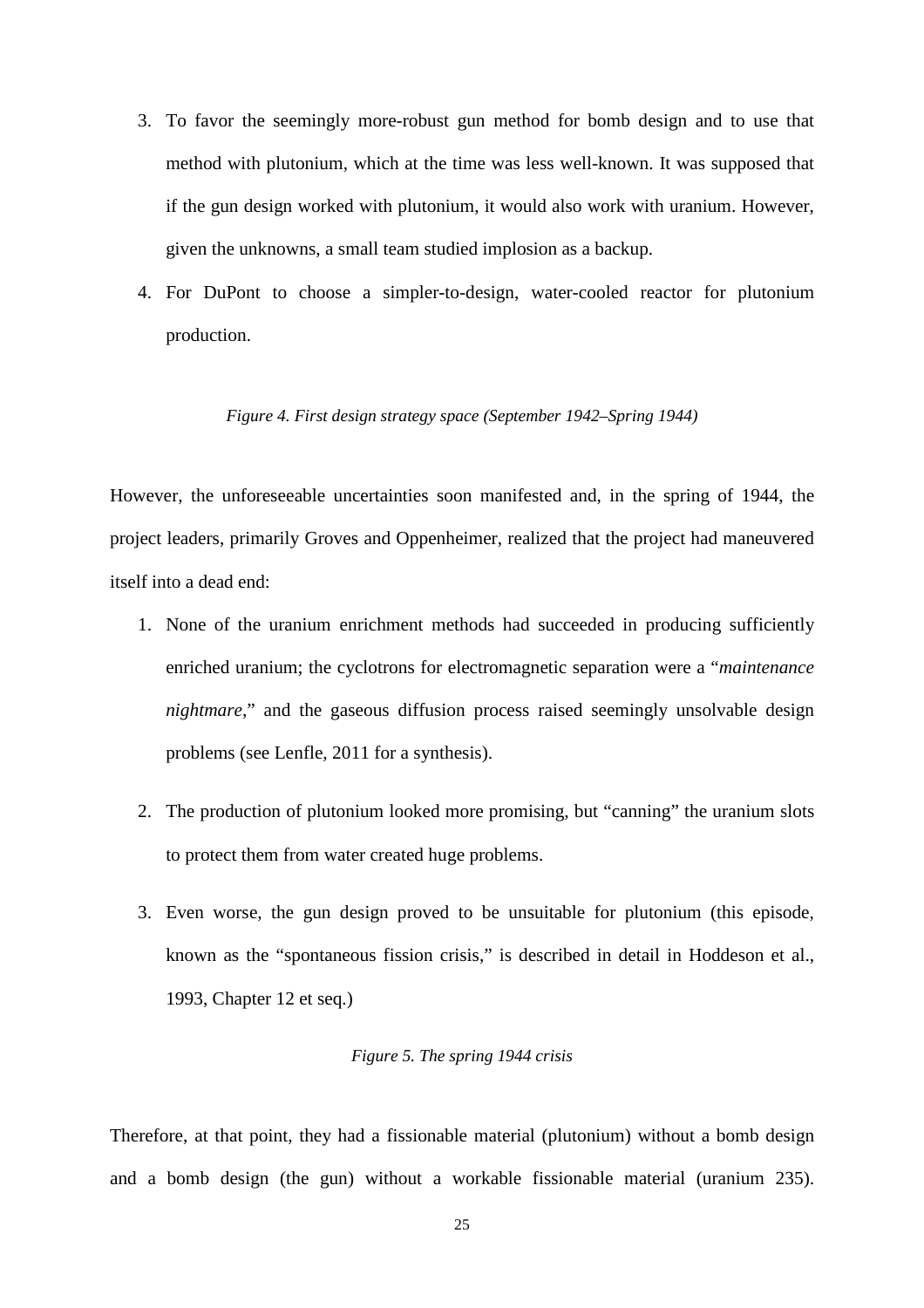Therefore, the chosen design strategy revealed its relevance at this pivotal moment. The building of a large K-base and the decision to simultaneously explore different solutions allowed the team to do the following (Figure 6):

- 1. To switch from the plutonium gun to the implosion design as the first priority (although the gun design continued for uranium 235), even if many people doubted the feasibility of the design.
- 2. To add a new separation process for uranium enrichment and to combine the different processes to reach the desired level of enrichment; in addition, to combine the uranium-enrichment processes (see Lenfle, 2011 on this decision).
- 3. To adapt a strategy of intense experimentation related to the "canning" problem in plutonium production.

In terms of design theory, we observe a fascinating phenomenon. The initial knowledge base meets the splitting conditions, and it has been so enriched during the exploration process that it incrementally becomes non-splitting; modules and deterministic rules have been created. At this stage of the process, moreover, it is possible to combine pieces and components to arrive at a new "modular" solution. Once the knowledge base appears (most likely) modular, it is possible to return to a combinatorial process, which results in the surprising speed of the final design phase.

#### *Figure 6. Escapes (Summer 1944–August 1945)*

This flexibility, allowed by the design strategy, explains the final "success" of the Manhattan Project, which ultimately proceeded at incredible speed. The implosion design was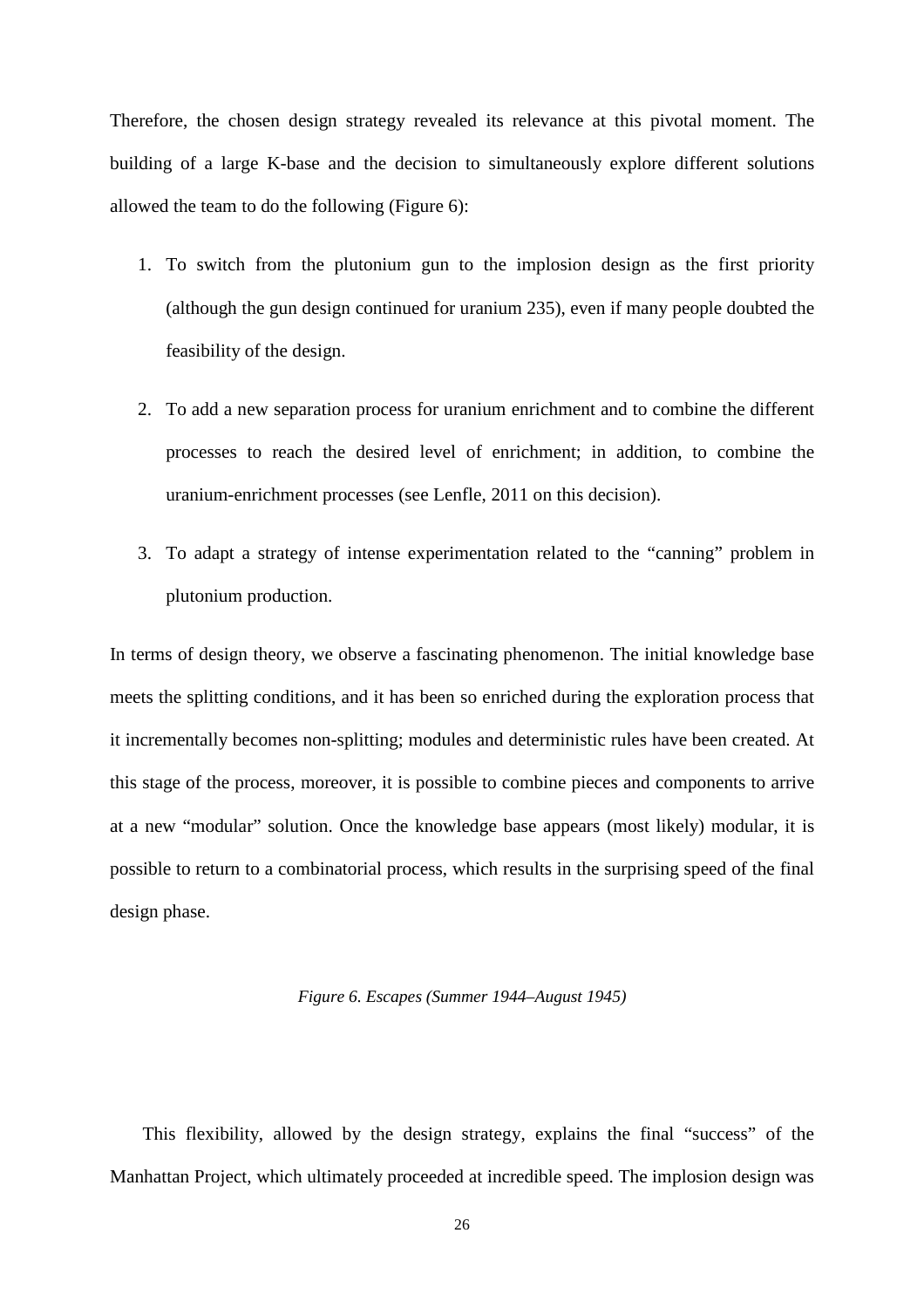settled on very late, probably on February 28, 1945. Oppenheimer then created the "cowpuncher committee" to oversee the final phase (see Hoddeson et al., Chapters 15 and 16). However, the remaining uncertainties around the new device were so great that Groves finally, but reluctantly, and despite the considerable cost—approved Oppenheimer's request to test the bomb. The Trinity Test marked the dawn of the nuclear age. On July 16, 1945, the Manhattan Project tested the implosion bomb in a remote area in the deserts of New Mexico. The test was a success. The "gadget," as it was nicknamed, exploded with an estimated power of 20,000 tons of TNT. The bombing of Hiroshima and Nagasaki followed three weeks later.

# **Results**

By analyzing radical innovation projects through the lenses of knowledge creation, one tends to confuse two different types of projects: those that maintain their product architectures and those that change them. The former case is said to be manageable through the use of PERT and classical PM techniques, but we have a very limited understanding of the latter case. What is its design logic? What are its organizational principles? Even more: if we do not clearly understand the difference, are we sure that we clearly understand the management principles of non-architectural breakthrough projects? In this paper, we uncover one hidden contingent variable in the management of breakthrough projects: in both cases, there is substantial knowledge production, but in the case of non-architectural breakthrough projects (the Polaris Project), there is *no* knowledge production related to combinative capabilities; and in the case of architectural breakthrough projects, knowledge production changes combinative capabilities (Manhattan Project). This finding corresponds to our first hypothesis. Moreover, we can now identify the consequences of these changes in terms of both design strategy and PM.

*R1: Design strategy.* Architectural innovation is required when a project's initial concept (its "brief") cannot be obtained by relying on known combinative capabilities; in this case,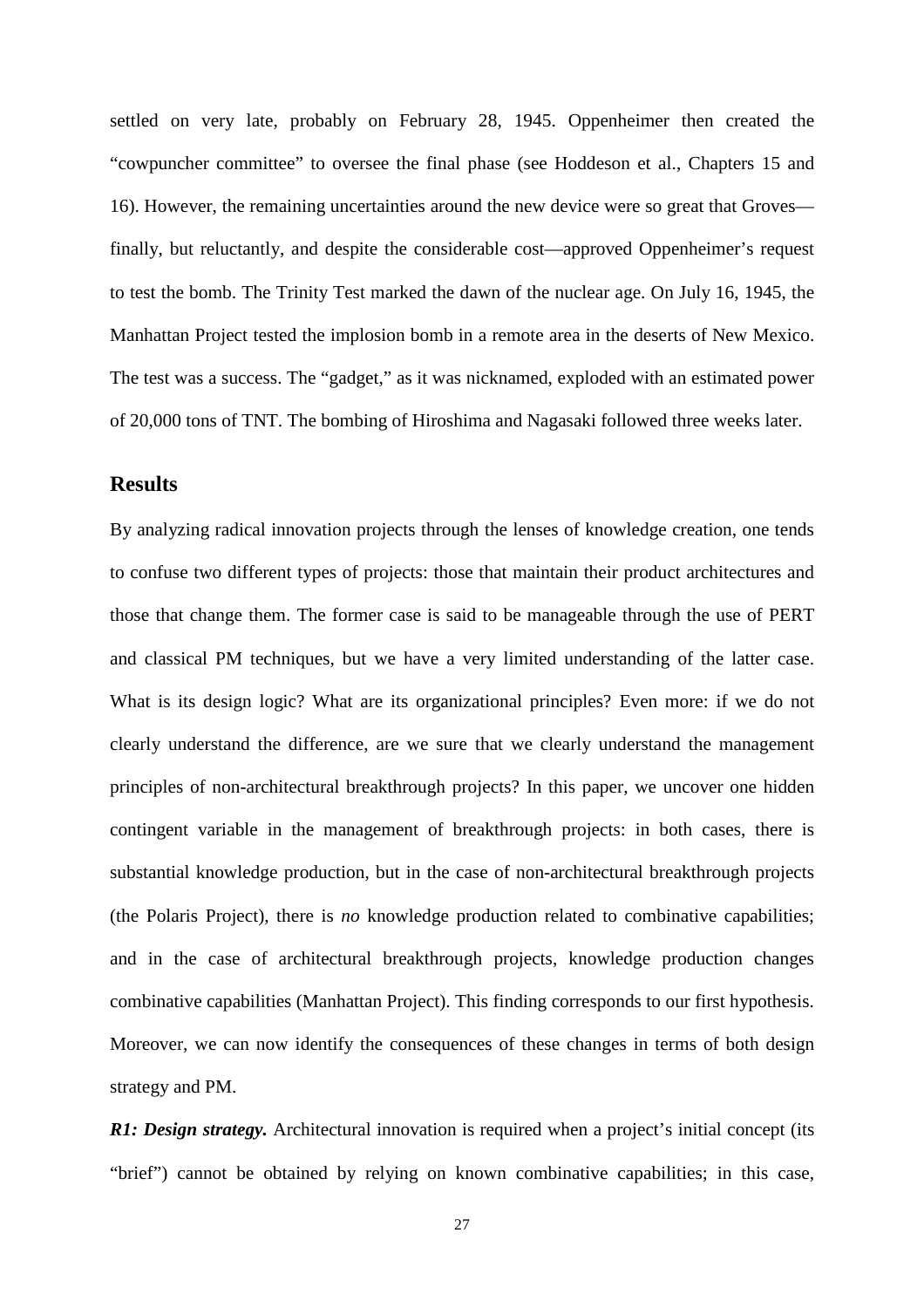combinative capabilities must be increased to become "splitting," i.e., combinative capabilities should be both non-deterministic and non-modular. The case studies highlight several properties related to this result:

- − For radical, but non-architectural, innovations, there is knowledge creation under the constraint of keeping combinative capabilities unchanged, as was the case with the Polaris Project. The architecture is given at the beginning, and innovations occur on subsystems and their integration. However, this innovation process does not imply the creation of new combinations. The existing combinative capabilities remain relevant.
- In contrast, designing architectural innovations requires the creation of a splitting knowledge base, i.e., the generation of both non-determinism and non-modularity. In practice, this condition means that the project must 1) create new alternatives when only one path has been considered and 2) explore mutual interactions in which independence and modularity have been considered. In this situation, many new architectures are possible. Therefore, we are confronted by the paradox that a project attempting to design a radical innovation is not driven by a single architecture but instead aims to create a splitting knowledge base that will easily generate *multiple* architectures. This radical innovation occurred in the Manhattan Project case, in which different alternatives were systematically generated before the more interesting one was chosen. Even more: in the end the two bombs were based on two different architectures.

*R2: PM*. This research also helps to clarify how to (differently) manage architectural and nonarchitectural projects, i.e., how to manage projects in a way that maintains their combinative capabilities or causes their combinative capabilities to split. This clarification relates to our second hypothesis. The two cases demonstrate the following: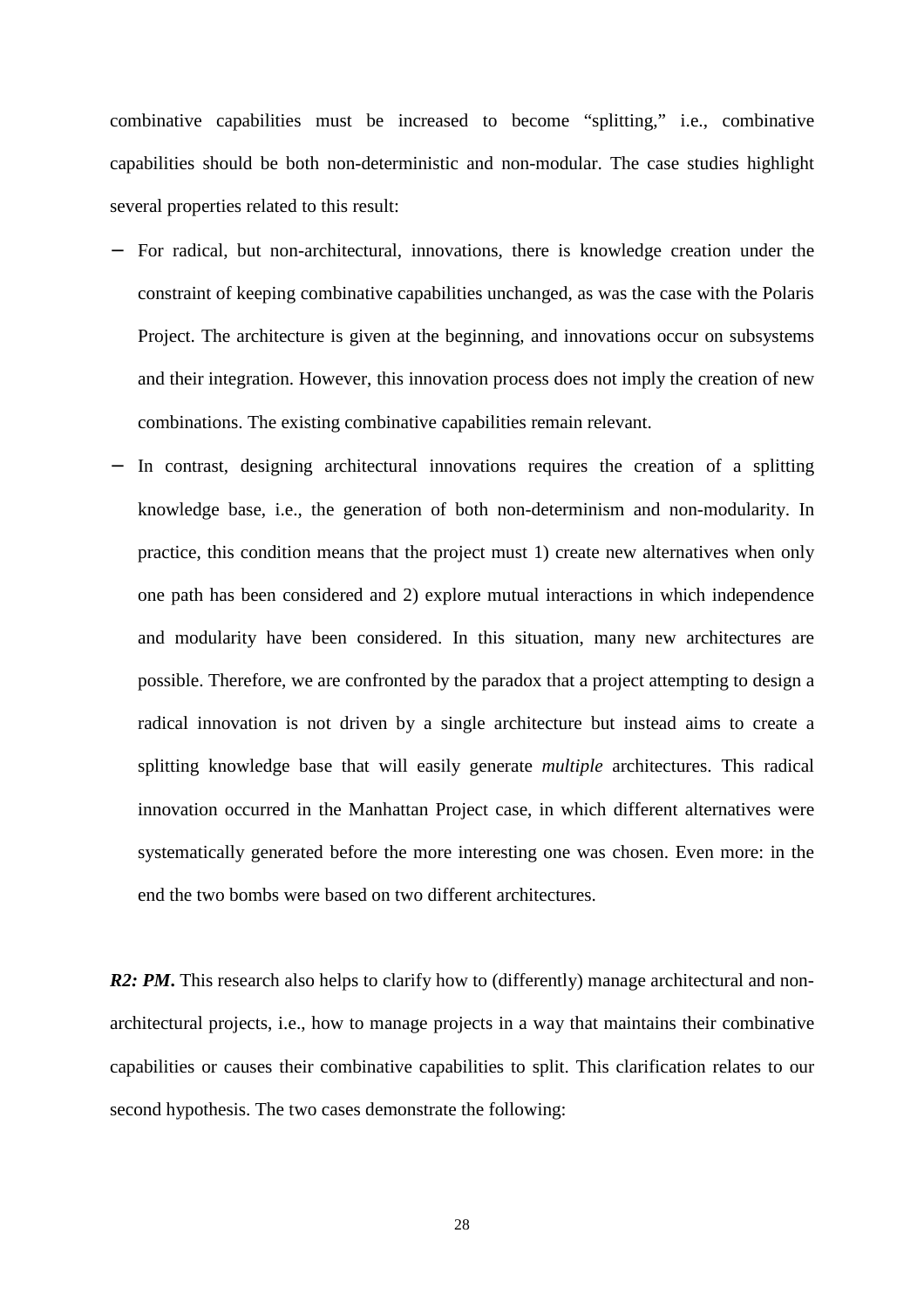- In the case of non-architectural innovation, the existing combinative capabilities allow for work packages to be defined, planning to be organized, etc., which reflects the classical PM model. Knowledge creation can occur *as long as* it maintains its combinative capabilities, which implies a critical PM task: control over maintaining combinative capabilities. Here, we highlight a largely underestimated or ignored (or even misunderstood) role of PM management: control over the stability of architectures. Therefore, silos and limited interactions between work packages are not an unwanted consequence of PM; instead, they are actually a critical condition for its success. PM is organized to avoid (and contain) propagations and interactions. As we have observed, the Polaris Project is typical of this type of situation (see for instance the efforts to keep the SPO guidelines)
- Conversely, when there is a change in the architecture, the team confronts a complex process of the systematic generation of alternatives that require a strong, coordinated effort. Indeed, the challenge is being able to generate these alternatives, to constantly assess their relevance according to the evolution of the situation, and to adapt PM to do so. This distinct challenge explains a fundamental difference between the Polaris Project and the Manhattan Project. Whereas the main challenge of the Polaris Project was monitoring the evolution of a complex (but clearly structured) development process, the Manhattan Project confronted major unk-unks that led to several complete reorganizations of the project. To adopt the expression of Thorpe and Shapin (2000), Los Alamos—the crux of the Manhattan Project—was in "*a continual state of flux and turbulence*" (p. 557). Therefore, as stated by Hoddeson et al. (1993), the structure of the laboratory "*was by nature ephemeral; experiments and responsibilities changed overnight as priorities that the war gave to the project changed*" (Hoddeson et al., 1993, p. 247). The spontaneous fission crisis and the development of the implosion bomb are examples of this type of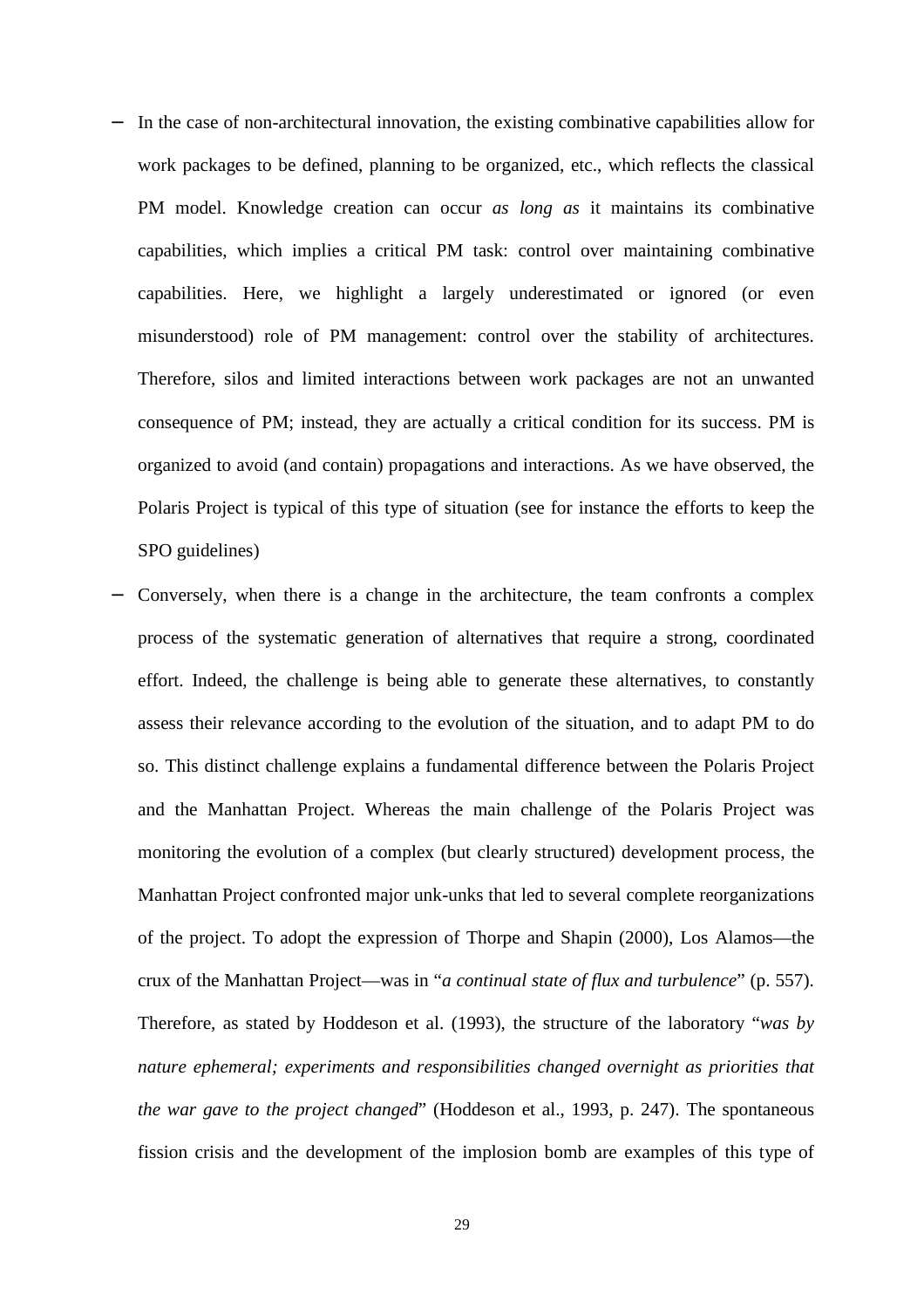paroxysmal event. The contrast with the Polaris Project is striking in that the structure of the SPO, which mirrored the Polaris Project missile components, remained unchanged throughout the project. Again, this unchanged structure shows that the profusion of alternatives, trials and prototypes is not an unwanted consequence of breakthrough PM; instead, it is an intentional and organized process that tends to maximize the exploration of different paths.

#### **Discussion and further research**

In this paper, we have attempted to bridge the literature on PM and recent advances in design theory. What can we learn from this first attempt and, in particular, from the comparison of the two cases?

First, this attempt demonstrates the power of design theory in overcoming the limitations of traditional typologies of innovation. Indeed, both the Polaris Project and the Manhattan Project are traditionally presented as examples of radical innovations. However, our analysis demonstrates that the problem is more complex. Both projects were innovations, of course, but we show that the Polaris Project benefited from a large, non-splitting K-base and could rely on an industrial network of contractors already active in the field of missile design. Therefore, as noted by Sapolsky, "*In every subsystem, the trend of technology could be identified at the initiation of the program and remained essentially unchanged for its duration. In every subsystem, progress came through a multitude of small steps and not through dramatic leaps.*" The Polaris Project was risky, but there were few unforeseeable uncertainties. The knowledge base was essentially structured in a non-splitting way, it was fundamentally modular and deterministic. Conversely, the Manhattan Project was plagued by unknown unknowns and had no industrial base on which to rely. More precisely, the analysis with C-K theory reveals that in the Manhattan Project, the initial knowledge actually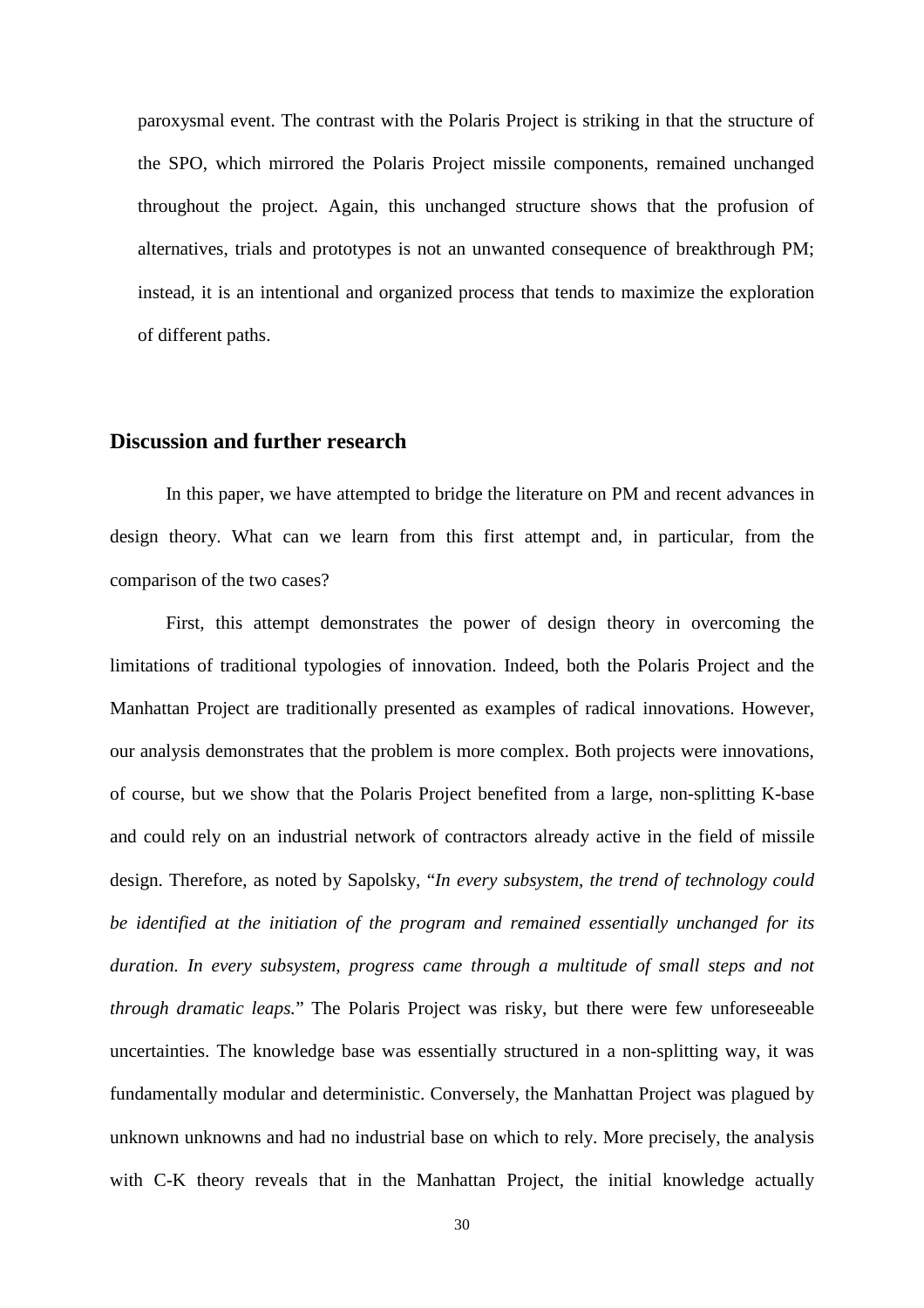corresponded to the splitting condition; any new attribute had critical consequences, and there was never one single, self-evident alternative. As predicted by the splitting condition theorem, the Polaris Project's design strategy was quite straightforward, whereas the Manhattan Project had to adopt a much more original approach to manage the unknown and to learn. As Groves said, *"the whole endeavor was founded on possibilities rather than probabilities. Of theory, there was a great deal, of proven knowledge, not much"* (1962, p. 19). We thus show how design theory is more precise than the traditional typology of innovations in understanding what happens in projects. Indeed, understanding the design of architectural innovation can help organize such design processes. Our paper helps us clarify some evaluation criteria (i.e., whether the final knowledge base is splitting). It also enables to characterize the type of "design spaces" that might be required by designers; "non-architectural" innovations would favor validation tools, whereas architectural innovation would favor explorations that go beyond any local determinisms—techniques such as user involvement, new extended digital mock-ups, and use scenarios might help us renew the discussion about the existing dominant design.

We thus explicitly link the design situation and strategy to PM—which is our second contribution. This link contributes to the ongoing effort to excavate the roots of PM techniques (Lenfle & Loch, 2010; Soderlünd & Lenfle, 2013). More precisely, it demonstrates that the "rational" approach to PM, with its emphasis on control, is viable when the team benefits from a K-base and a concept that allows the team 1) to define the problem and 2) to identify the different solutions in advance. This rational approach is largely reflected in the case of the Polaris Project. Conversely, an innovative design in which unknowns exist in the K-space and/or the C-space, traditional PM techniques become completely irrelevant. This irrelevance cannot be more clearly stated than by General Groves' insistence on deciding "*almost at the very beginning that we have to abandon completely all normal, orderly*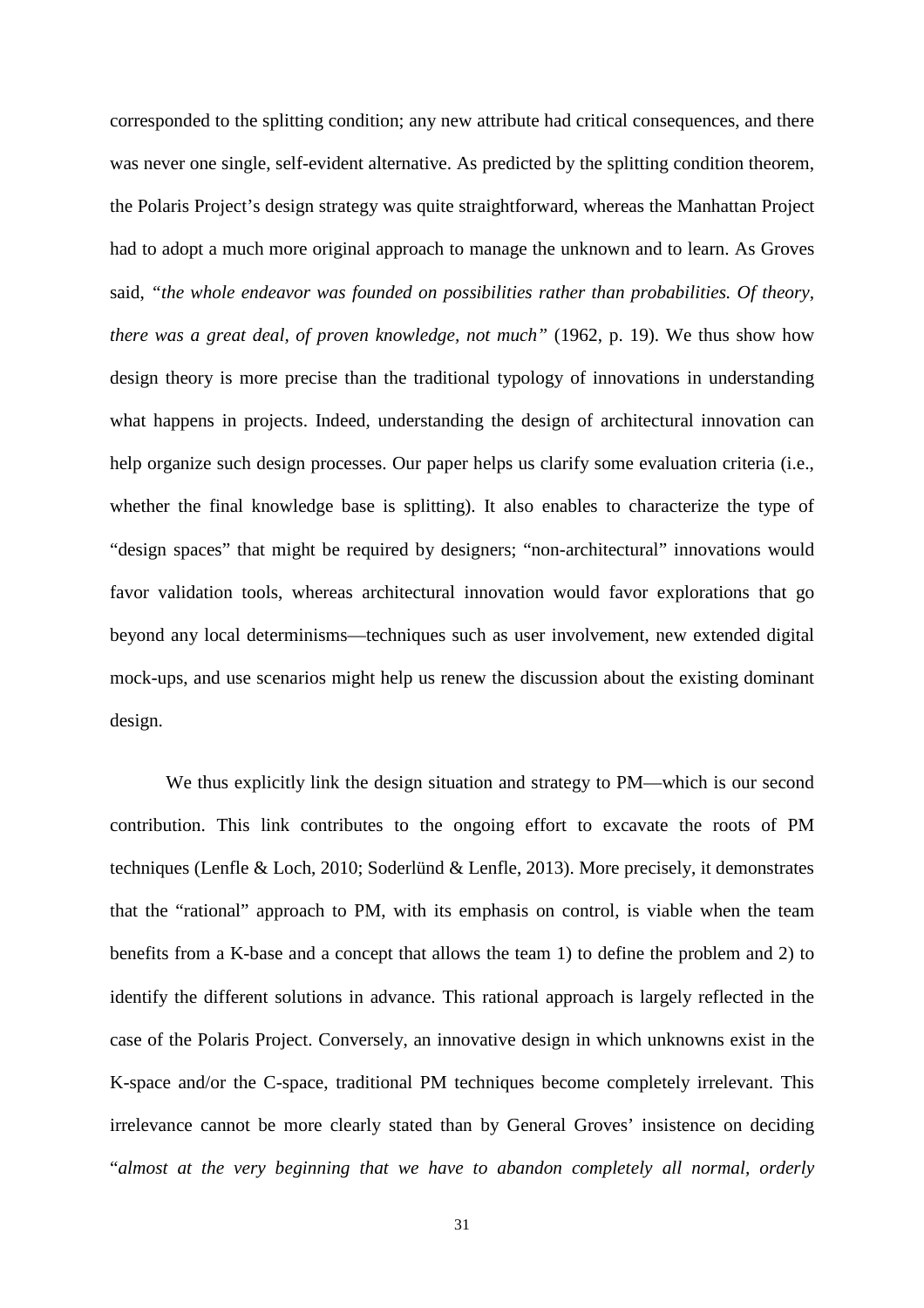*procedures in the development of the production plants"* (Groves, 1962, p. 72). Our analysis of Manhattan Project with C-K design theory demonstrates the need for new managerial approaches based on the construction of a large K-base to *design* the necessary flexibility. Moreover, we discover one key feature of the success of the Manhattan Project: not only did the team learn, but also the knowledge created actually led *to the creation of a knowledge base that—this time—was non-splitting*. We better understand Groves' very smart strategy of exploring all of the extreme combinations of alternatives, in the hope of creating new pieces of knowledge that could be considered as modules or deterministic rules. Ultimately, this finding leads us to a new understanding of parallel strategies in projects with unforeseeable uncertainties. Until now, such strategies have been justified in terms of the increased probability of finding the "best" solutions, given that several solutions are tried simultaneously (Abernathy & Clark, 1969; Loch et al., 2006). However, the various trials are presented as independent of one another. Therefore, the rationale for this approach, beyond its use for random trials, remains unclear. In using design theory and introducing the structure of the K-base in the analysis, our research shed new light on this question. Indeed, the Manhattan Project case shows the rapid creation of a rich, non-splitting knowledge base that would ultimately allow the team to succeed despite the existence of many unknowns.

This study is, of course, exploratory. It was limited to two historical cases, and further studies will be needed to consolidate its results. Much work remains to be done, but we believe that this dialogue between PM and design theory constitutes an important avenue for future research on the management of exploratory projects. Indeed, it may help develop new strategies of PM that will account for advances in design theory. In particular, we think about the notions of expansion (Hatchuel & Weil 2009) and expandable rationality (Hatchuel, 2002), which, in our view, reopen a field that has thought of projects as convergence processes for too long. This task has already started. Lenfle (2012) and Gillier et al. (2014),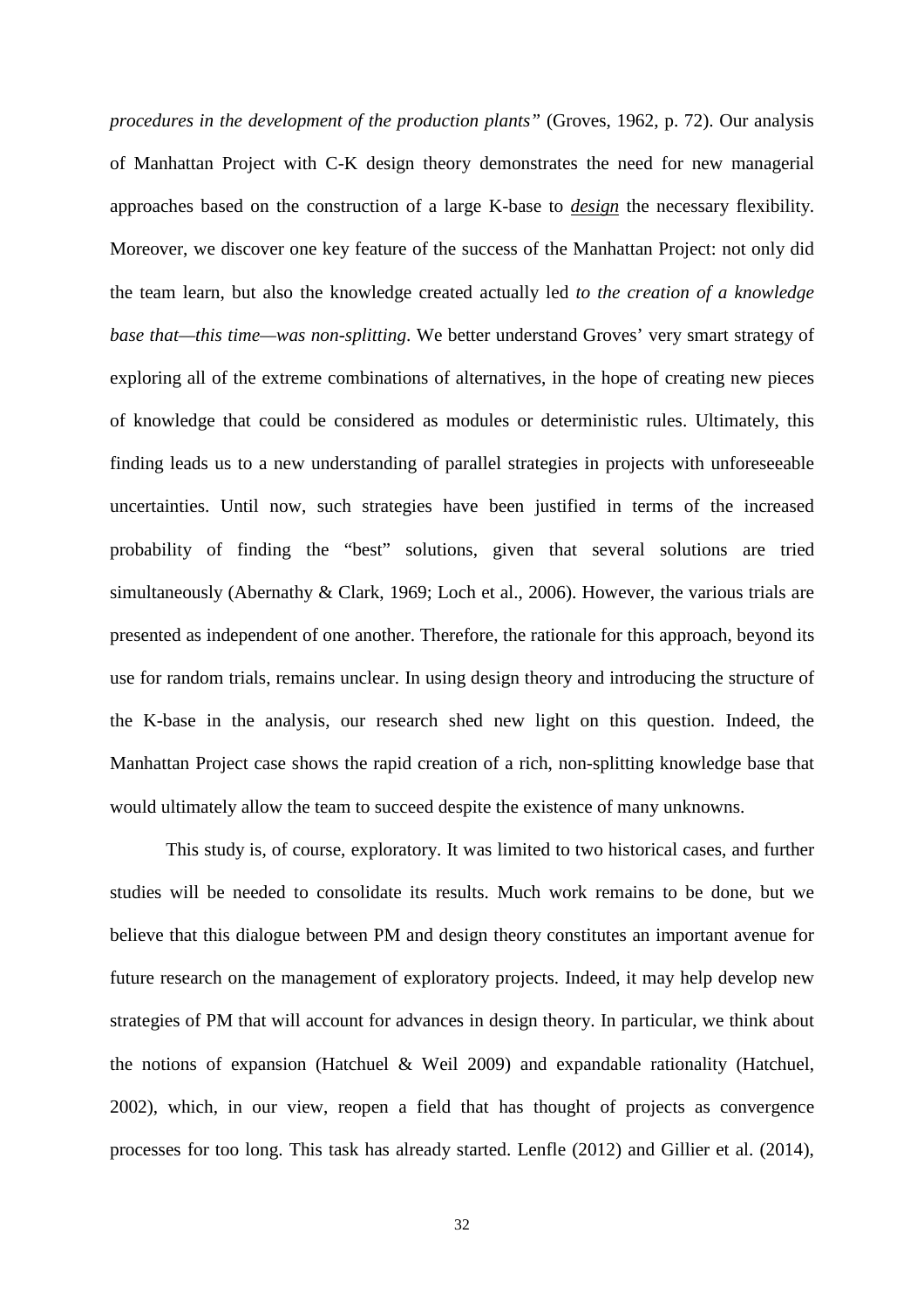for example, have studied how C-K design theory could lead us to rethink the evaluation of projects that produce much more than they deliver. Design theory helps formalize the "much more" in terms of C and K. Therefore, we generally believe that design theory offers a new way of representing/discussing/managing the exploration process.

# **References**

#### *On the Polaris Project and the Manhattan Project*

For the Polaris Project, the two major references are as follows:

- Sapolsky, H. (1972) The Polaris System Development, Harvard University Press, Cambridge, MA.
- − Spinardi, G. (1994) From Polaris to Trident: The Development of US Fleet Ballistic Missile Technology, Cambridge University Press, Cambridge.

# *The historiography of Manhattan Project is very rich. This paper primarily relies on the following sources:*

- − Gosling, F. (1999) The Manhattan Project, US Department of Energy (DOE/MA-0001 01/99).
- − Groves, L. (1962) Now It Can Be Told. The Story of the Manhattan Project, Da Capo Press, New York.
- − Hewlett, R and Anderson, O. (1962) The New World, 1939-1946. Volume I of a History of the United States Atomic Energy Commission, The Pennsylvania State University Press, University Park, PA.
- − Hoddeson, L., Henriksen, P.; Meade, R. and Westfall, C. (1993) Critical Assembly. A Technical History of Los Alamos During the Oppenheimer Years, 1943-1945, Cambridge University Press, New-York.
- − Lenfle, S. (2008) Proceeding in the Dark. Innovation, Project Management and the Making of the Atomic Bomb. CRG Working Paper (08-001).
- − Rhodes, R. (1986) The Making of the Atomic Bomb, Simon & Schusters, New-York.
- − Serber, R. (1992) The Los Alamos Primer. The First Lectures on How to Build an Atomic Bomb, University of California Press, Berkeley
- Smyth, H. (1945) Atomic Energy for Military Purposes. Princeton University Press Princeton. Reprinted in Reviews of Modern Physics, vol. 17, pp. 351-471.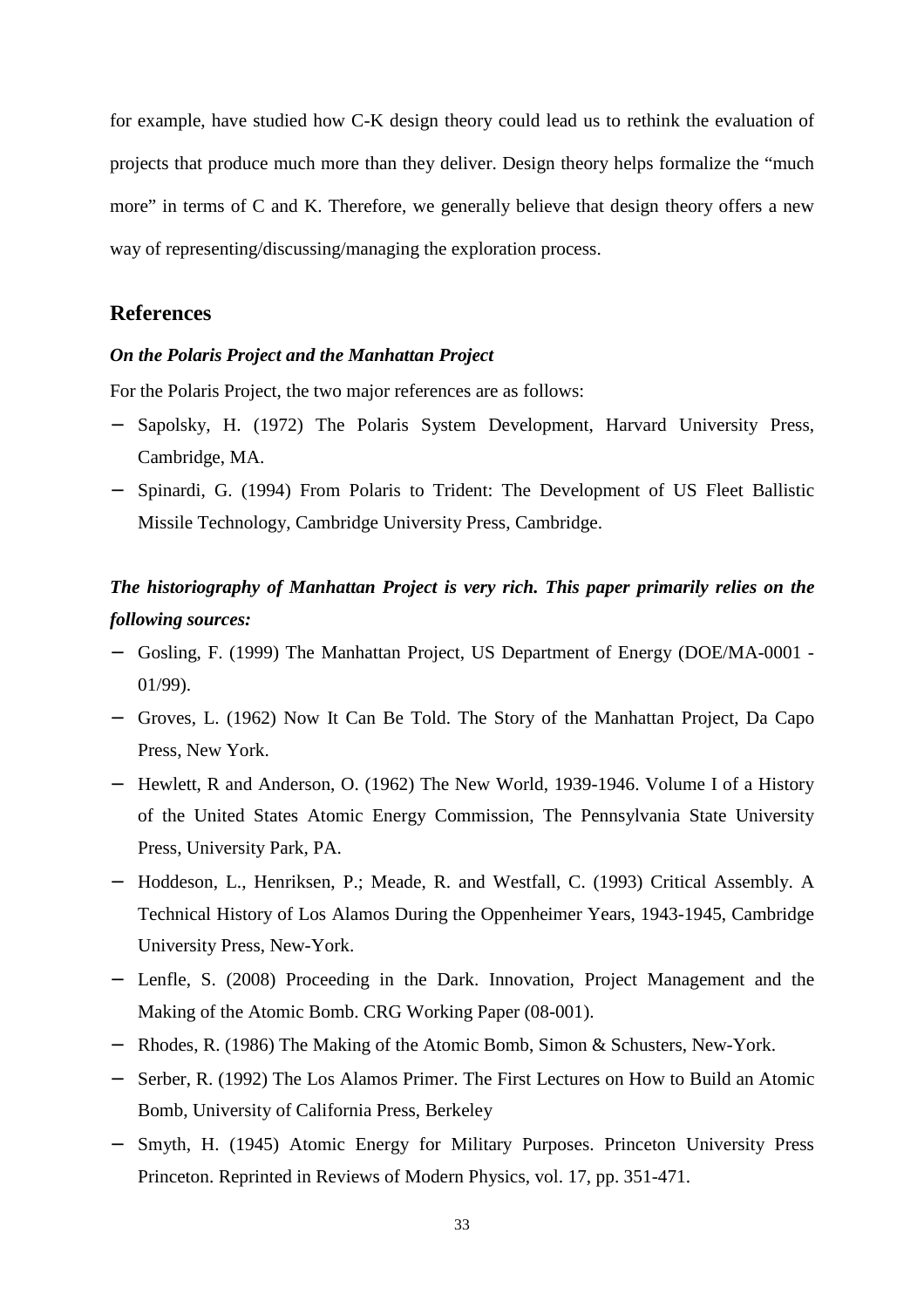− Thorpe, C. and Shapin, S. (2000) Who Was J. Robert Oppenheimer? Charisma and Complex Organization. Social Studies of Science, vol. 30, pp. 545-90.

## *Other references*

- − Abernathy, W. and K. Clark. 1985. "Innovation: Mapping the Winds of Creative Destruction." *Research Policy*, 14(1), pp. 3-22.
- − Arthur WB (2009) The Nature of Technology. What it is and how it evolves. . Free Press, New York
- − Baldwin, C. and K. Clark. 2000. *Design Rules: The Power of Modularity*. Cambridge, MA: The MIT Press.
- − Braha, D and Reich, Y. (2003) Topological Structures for Modelling Engineering Design Processes. Research in Engineering Design, 14, 185-99.
- − Clark, K. (1985) The Interaction of Design Hierarchies and Market Concepts in Technological Evolution. Research Policy, 14, 235-51.
- − Davies, A. (2013) Innovation and Project Management. In Dodgson, M., Gann, D. and Phillips, N. (eds.), The Oxford Handbook of Innovation Management, Oxford University Press, Oxford.
- − Dorst, K. (2006) Design Problems and Design Paradoxes. Design Issues, 22, 4-17.
- − Elmquist, M and LeMasson, P. 2009. The Value of 'Failed' R&D Project: An Emerging Evaluation Framework for Building Innovative Capabilities. R&D Management, 39, 136- 52.
- − Elmquist, M. and Segrestin, B. (2007) Towards a New Logic for Front End Management: From Drug Discovery to Drug Design in Pharmaceutical R&D. Journal of Creativity and Innovation Management, 16, 106-20.
- − Erickson, P., Klein, J., Daston, L., Lemov, R., Sturm, T. and Gordin, M. (2013) How Reason Almost Lost Its Mind. The Strange Career of Cold War Rationality, The University of Chicago Press, Chicago.
- − Gawer, A. (2009) Platforms, Markets and Innovation, Edward Elgar, Cheltenham, UK and Northampton, MA.
- − Gillier, T., Piat, G., Roussel, B. and Truchot, P. (2010) Managing Innovation Fields in a Cross-Industry Exploratory Partnership with C–K Design Theory. Journal of Product Innovation Management, 27, 883-96.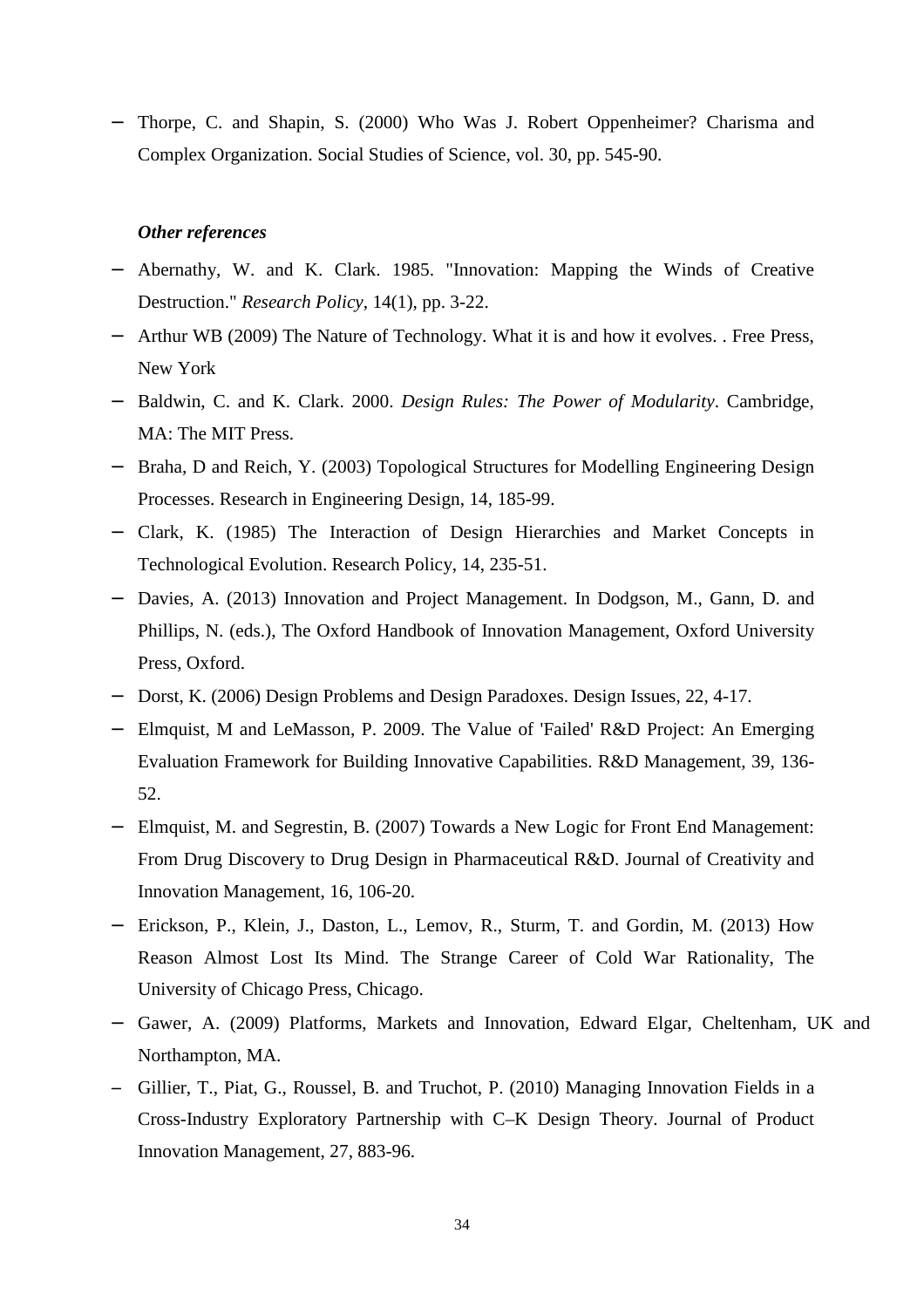- − Gillier, T.; Hooge, S. and Piat, G. (2014) Framing Value Management for Creative Projects: An Expansive Perspective. International Journal of Project Management, 33, 947-60.
- − Glaser, B. and Strauss, A. (1967) The Discovery of Grounded Theory. Strategies for Qualitative Research, Aldine Publishing Company, Chicago.
- − Hatchuel, A., LeMasson, P., Reich, Y. and Weil, B. (2011a) A Systematic Approach of Design Theories Using Generativeness and Robustness. International Conference on Engineering Design, ICED. Technical University of Denmark, Copenhagen.
- − Hatchuel, A, LeMasson, P. and Weil, B. (2011b) Teaching Innovative Design Reasoning: How C-K Theory Can Help to Overcome Fixation Effect. Artificial Intelligence for Engineering Design, Analysis and Manufacturing, 25, 77-92.
- − Hatchuel, A. and Weil, B. (2009) C-K Design Theory: An Advanced Formulation. Research in Engineering Design, 19, 181-92.
- − Hatchuel, A, Weil, B. and LeMasson, P. (2013) Towards an Ontology of Design: Lessons from C-K Design Theory and Forcing. Research in Engineering Design, 24, 147-63.
- − Hatchuel, A. (2002) Toward Design Theory and Expandable Rationality: The Unfinished Program of Herbert Simon. Journal of Management and Governance, 5, 260-73.
- − Henderson, R. and K. Clark. 1990. "Architectural Innovation: The Reconfiguration of Existing Product Technologies and the Failure of Established Firms." *Administrative Science Quarterly*, 35(1), pp. 9-30.
- − Hounshell, D. (2000) The Medium Is the Message, or How Context Matters: The Rand Corporation Builds an Economics of Innovation, 1946-1962. In Hughes, A. and Hughes, T. (eds.), Systems, Experts and Computers. The Systems Approach in Management and Engineering in World War II and After. The MIT Press, Cambridge, MA, pp. 255-310.
- − Kokshagina, O., Le Masson, P., and Weil, B. (2013) How design theories enable the design of generic technologies: notion of generic concepts and Genericity building operators. International Conference on Engineering Design, ICED'13, Séoul, Korea.
- − Kogut, B., and Zander, U. (1992) Knowledge of the firm, combinative capabilities and the replication of technology. Organization Science, 3, 383-397.
- − Le Masson P, Hatchuel A, Weil B (2011) The Interplay Between Creativity issues and Design Theories: a new perspective for Design Management Studies? Creativity and Innovation Management 20 (4):217-237.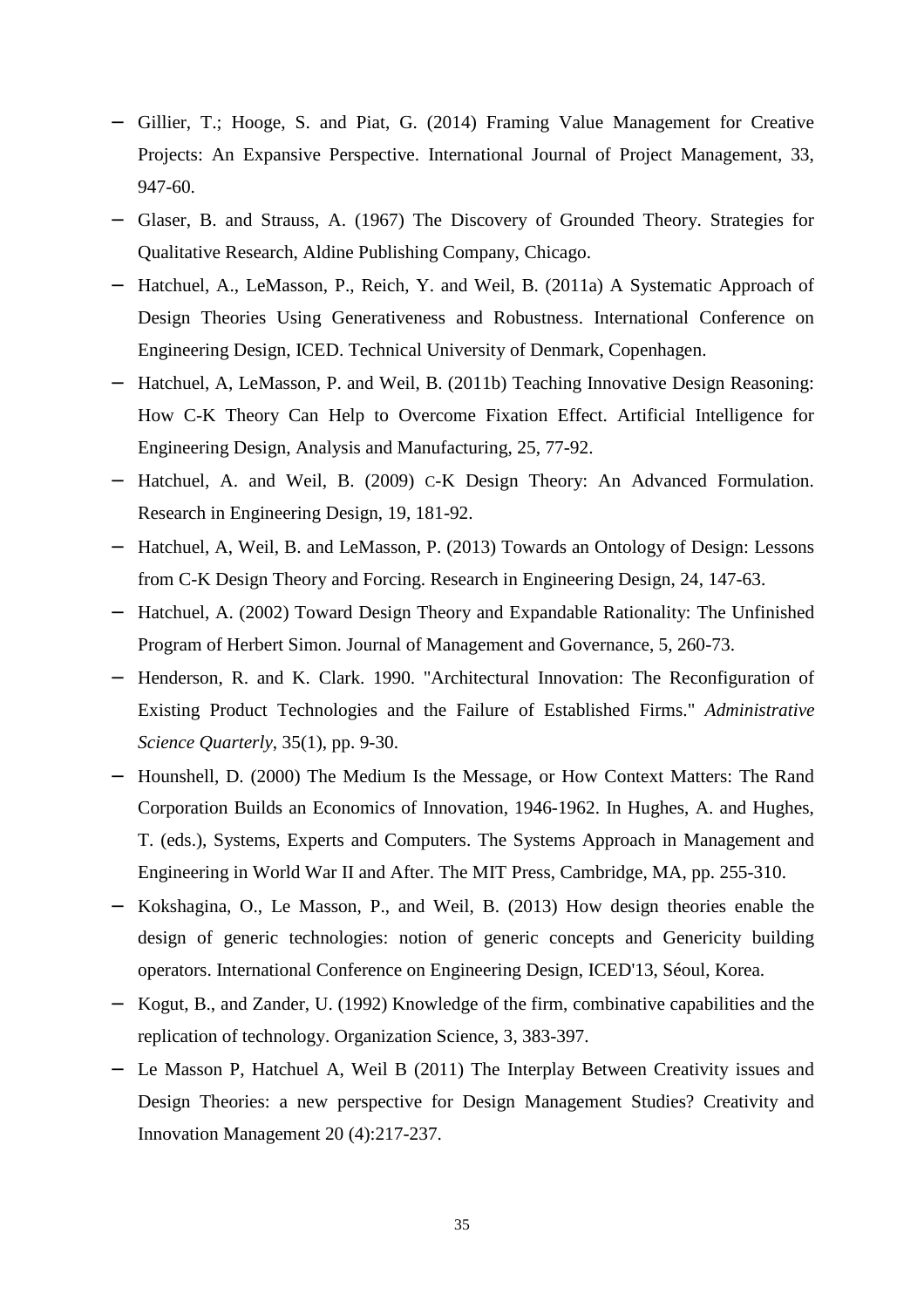- LeMasson, P; Hatchuel, A. and Weil, B. (2013) Teaching at Bauhaus: Improving Design Capacities of Creative People? From Modular to Generic Creativity in Design-Driven Innovation. 10th European Academy of Design, Chalmers University, Gothenburg.
- LeMasson, P., Weil, B. and Hatchuel, A. (2010) Strategic Management of Innovation and Design. Cambridge, Cambridge University Press, Cambridge.
- − Lenfle, S. (2012) Exploration, Project Evaluation and Design Theory: A Rereading of the Manhattan Case. International Journal of Managing Projects in Business, 5, 486-507.
- − Lenfle, S. (2011) The Strategy of Parallel Approaches in Projects with Unforeseeable Uncertainty: The Manhattan Case in Retrospect. International Journal of Project Management, 29, 359-73.
- − Lenfle, S. and Loch, C. (2010) Lost Roots: How Project Management Came to Emphasize Control over Flexibility and Novelty. California Management Review, 53, 32-55.
- − Loch, C.; A. DeMeyer and M. Pich. 2006. *Managing the Unknown. A New Approach to Managing High Uncertainty and Risks in Projects*. Hooboken, New Jersey: John Wiley & Sons, Inc.
- − Malcolm, D., Roseboom, J., Clark, C. and Fazar, W. (1959) Application of a Technique for Research and Development Program Evaluation. Operations Research, 7, 646-69.
- − McCormack, A; J Rusnak and C. Baldwin. 2012. "Exploring the Duality between Product and Organizational Architectures: A Test of the 'Mirroring' Hypothesis." *Research Policy*, 41(8), pp. 1309-24.
- − Marples, D. (1961) The Decisions of Engineering Design. IEEE Transactions of Engineering Management, 2, 55-71.
- − Marschak, T., Glennan, T. and Summers, R. (1967) Strategy for R&D. Studies in the Microeconomics of Development. A Rand Corporation Research Study, Springer Verlag, Inc., New-York.
- − Morris, P. (1997) The Management of Projects, Thomas Telford, London.
- − Pahl, G. and Beitz, W. (1996) Engineering Design: A Systematic Approach, Springer, London.
- − Reich, Y. (1995) A Critical Review of General Design Theory. Research in Engineering Design, 7, 1-18.
- − Reich, Y, Hatchuel, A., Shai, O. and Subrahmanian, E. (2012) A Theoretical Analysis of Creativity Methods in Engineering Design: Casting Asit within C-K Theory. Journal of Engineering Design, 23.2, 137-58.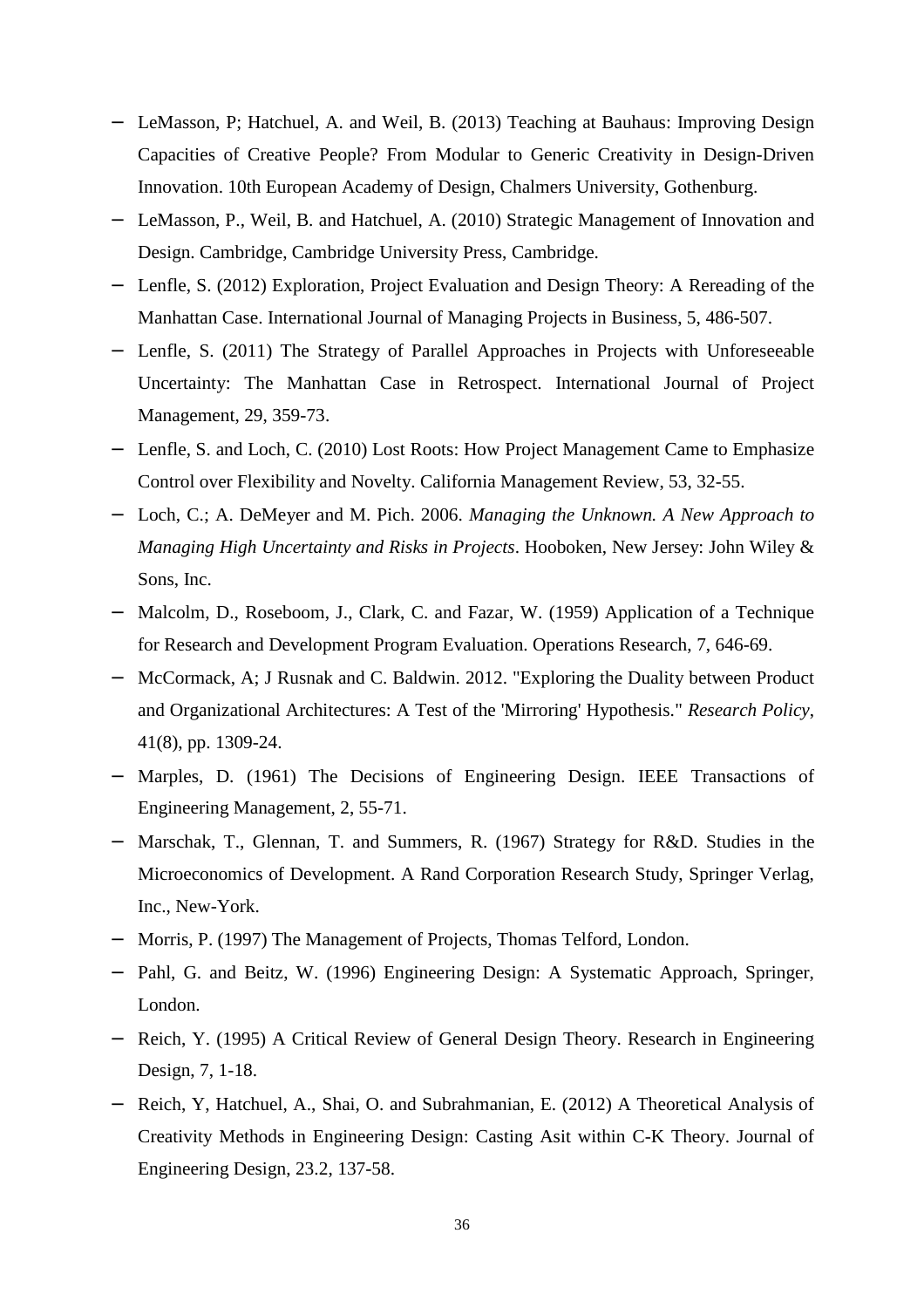- Sanchez, R. (1995) Strategic flexibility in product competition. Strategic Management Journal, 16 (S1), 135-59.
- Sanchez, R., and Mahoney, J. T. (1996). Modularity, Flexibility, and Knowledge Management in Product and Organization Design. Strategic Management Journal, 17, (Winter, Special Issue: Knowledge and the Firm), 63-76.
- Sapolsky, H. (2003) Inventing Systems Integration. In Prencipe, A., Davies, A. and Hobday, M (eds.), The Business of Systems Integration. Oxford University Press, Oxford, pp. 15-34.
- − Sehti, R and Z Iqbal. 2008. "Stage-Gate Controls, Learning Failure, and Adverse Effects on Novel New Products." *Journal of Marketing*, 72(1), pp. 118-34.
- − Shai, O. and Reich, Y. (2004) Infused Design: I Theory. Research in Engineering Design, 15, 93-107.
- − Shenhar, A. and Dvir, D. (2007) Reinventing Project Management. Harvard Business School Press, Boston, MA.
- − Simon, H. (1969) The Sciences of the Artificial, MIT Press, Boston, MA.
- − Soderlünd, J. and Lenfle, S. (2013) Making Project History: Revisiting the Past, Creating the Future. International Journal of Project Management, 31, 653-62.
- − Suh, N.P. (1990) Principles of Design, Oxford University Press, New-York.
- − Wheelwright, S. and Clark, K. (1992) Creating Project Plan to Focus Product Development. Harvard Business Review (March-April), Boston, MA, pp. 70-82.
- − Yoshikawa, H. (1980) General Design Theory and a Cad System. In Sata, T. and Warman, E. (eds.), Man-Machine Communication in CAD/CAM, proceedings of the IFIP WG5.2- 5.3 Working Conference. Tokyo: Amsterdam, North-Holland, pp 35-57.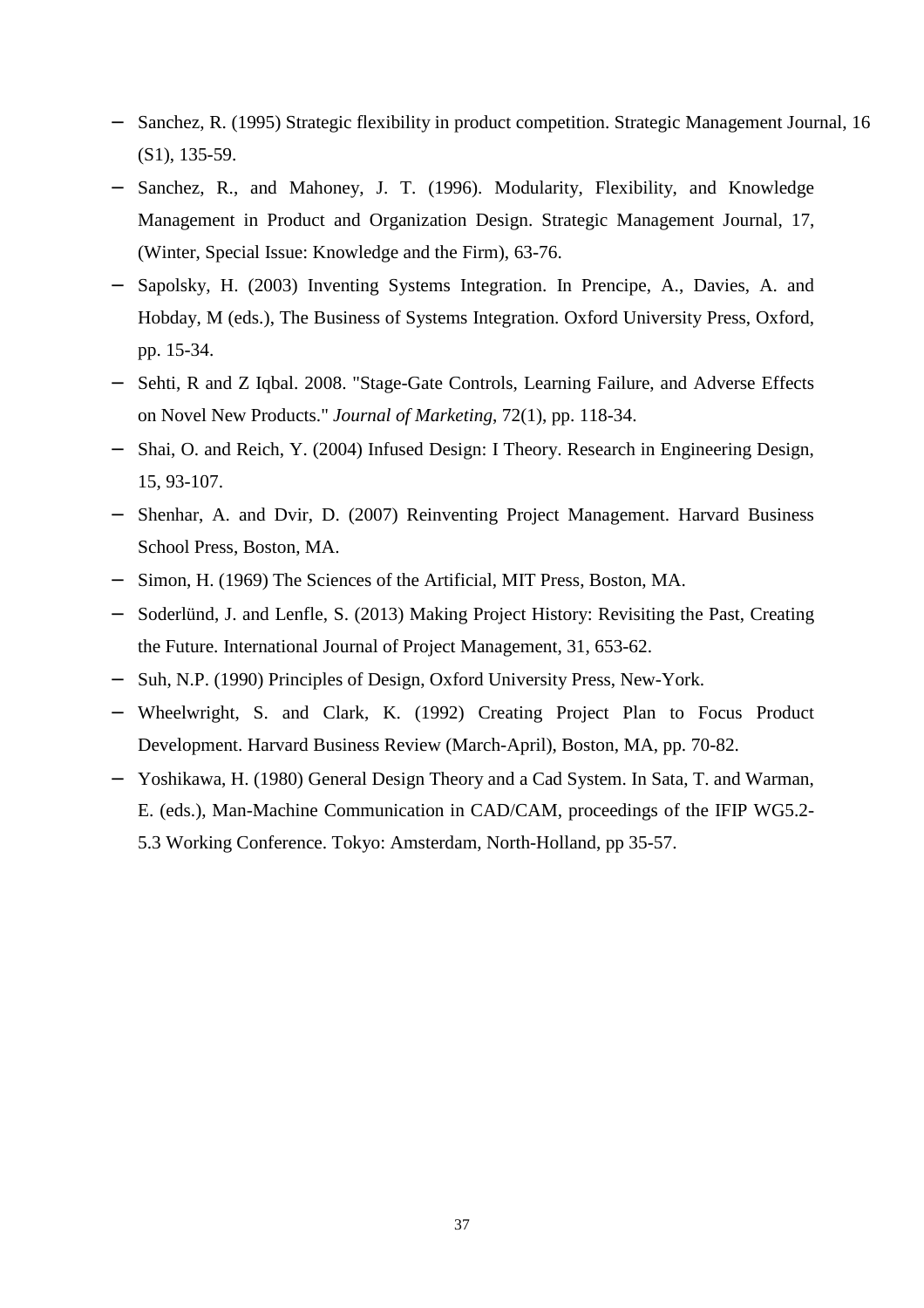



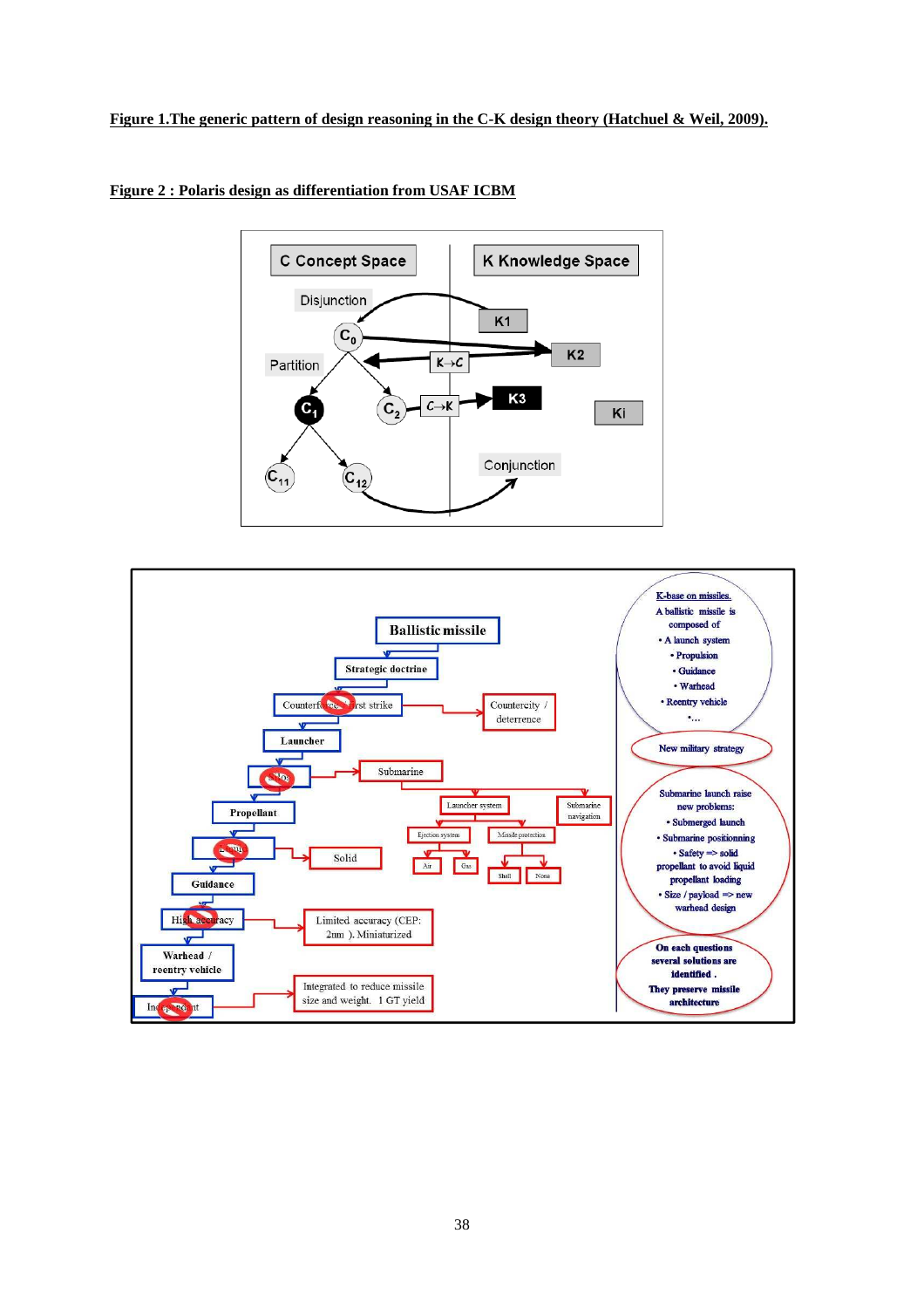

**Figure 3 : a complex and generative design space (end of 1942)**